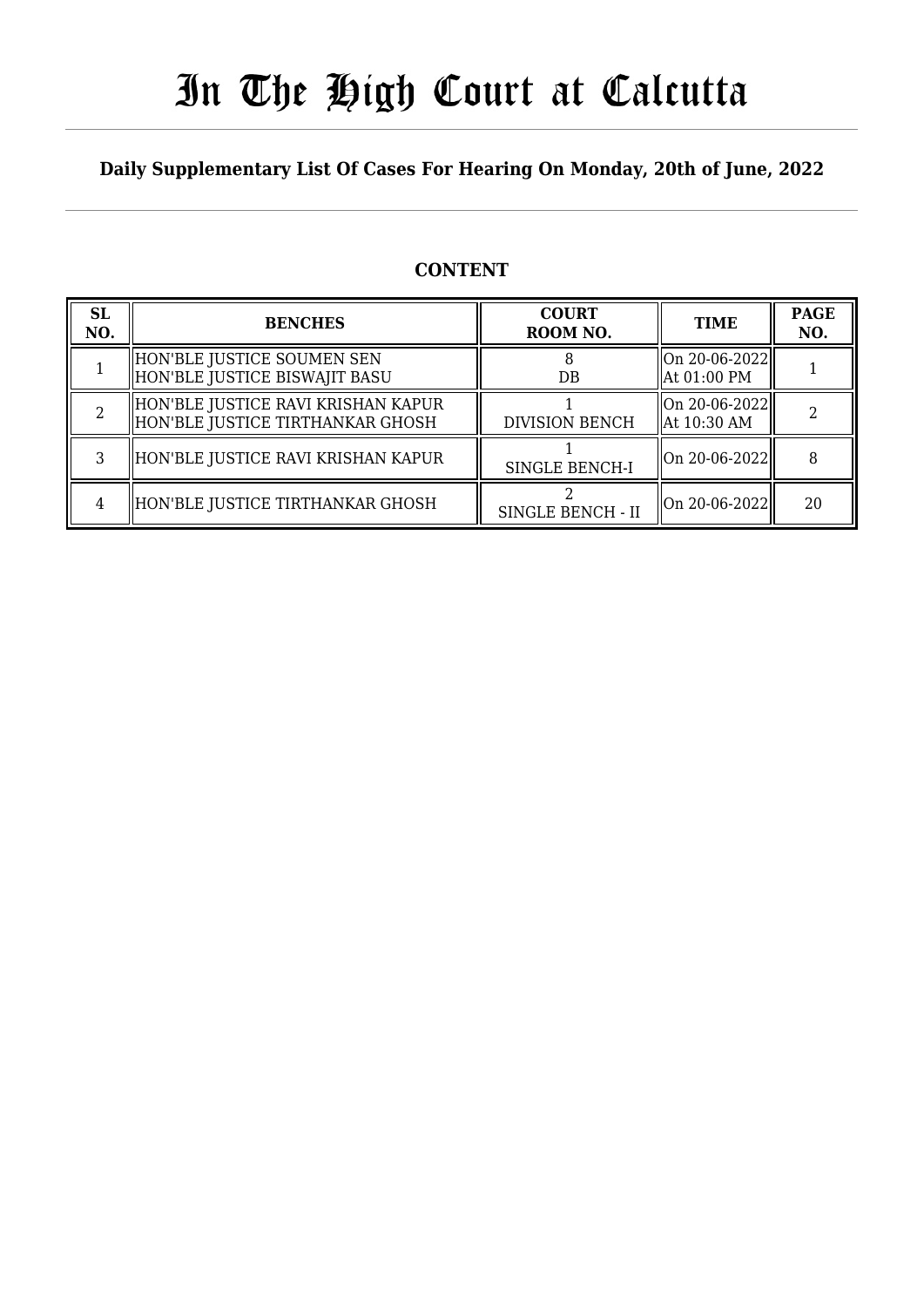

# Calcutta High Court **In The Circuit Bench at Port Blair**

### **Appellate Side**

**DAILY CAUSELIST For Monday The 20th June 2022**

**COURT NO. 8**

**DIVISION BENCH (DB)**

### **AT 1:00 PM**

### **HON'BLE JUSTICE SOUMEN SEN HON'BLE JUSTICE BISWAJIT BASU FROM PRINCIPAL BENCH**

### **(VIA VIDEO CONFERENCE)**

### **FOR 22.06.2022**

#### **FROM 2.00 P.M. THE REGULAR DIVISION BENCH WILL CONTINUE**

#### **REVIEW APPLICATION**

| RVW/72/2020<br>(WITH CAN<br>4213/2020) | SMT. K. KAVITHA<br>VS<br>SMT. G. AMIRTHAM                           | S. AJITH PRASAD |
|----------------------------------------|---------------------------------------------------------------------|-----------------|
| wt2 CPAN/21/2019                       | SMT. G. AMIRTHAM<br>VS<br>SMT. K. KAVITHA                           | G. BINNU KUMAR  |
| wt3 MA/14/2019                         | SMT. G. AMIRTHAN<br>VS<br>THE ANDAMAN AND<br>NICOBAR ADMINISTRATION | G. BINNU KUMAR  |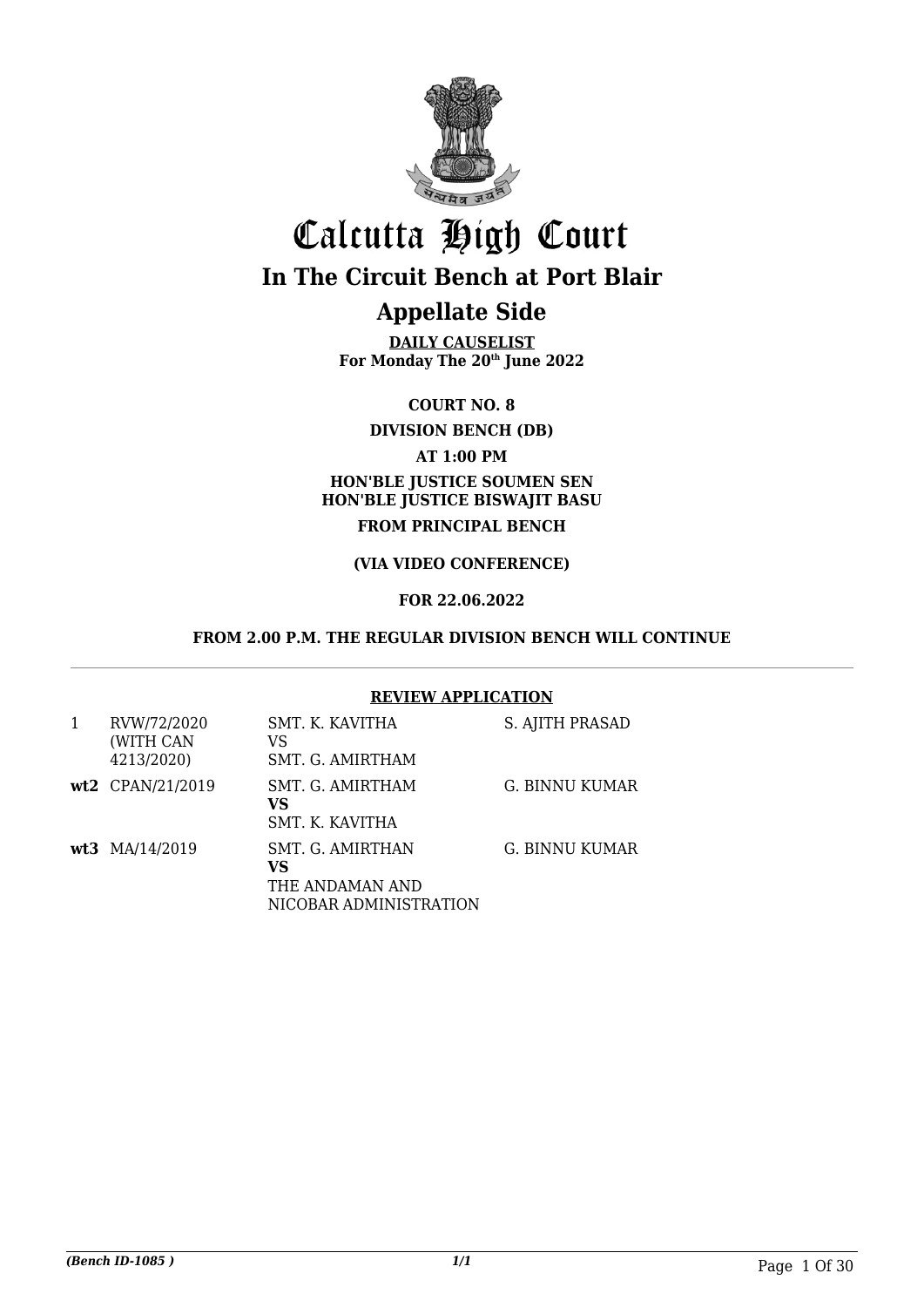

# Calcutta High Court

### **In The Circuit Bench at Port Blair**

### **Appellate Side**

**DAILY CAUSELIST For Monday The 20th June 2022**

**COURT NO. 1**

**DIVISION BENCH (DB)**

**AT 10:30 AM**

**HON'BLE JUSTICE RAVI KRISHAN KAPUR HON'BLE JUSTICE TIRTHANKAR GHOSH**

**APPLICATION FOR ANTICIPATORY BAIL**

| CRM(A)/3/2022 | DEEPAK MAZUMDER<br>VS<br>THE STATE | MOHD. TABRAIZ |
|---------------|------------------------------------|---------------|
| CRM(A)/4/2022 | NIRMAL SARKAR<br>VS<br>THE STATE   | MOHD. TABRAIZ |
|               | <b>APPLICATION FOR BAIL</b>        |               |

#### 3 CRM(DB)/2/2022 BAPON DAS VS THE STATE (UT OF ANDAMAN AND NICOBAR ISLANDS) NIRAJ GUPTA SUMIT KARMAKAR

#### **MOTION**

| 4 | WPA(P)/120/2020 | A COMMON CAUSE,<br>REPRESENTED BY THE<br>CONSUMER AND CIVIL<br>RIGHTS PROTECTION<br><b>COUNCIL</b><br>VS<br>THE UNION OF INDIA AND<br>ORS. | ARUL PRASANTH                                      | <b>SALIM MOHAMMED</b> |
|---|-----------------|--------------------------------------------------------------------------------------------------------------------------------------------|----------------------------------------------------|-----------------------|
| 5 | WP.CT/171/2021  | THE LIEUTENANT<br>GOVERNOR AND ORS.<br>VS<br>ESTHER SAMUEL AND ORS.                                                                        | <b>SHATADRU</b><br>CHAKRABORTY,<br>RAMENDU AGARWAL | ARUL PRASANTH         |
| 6 | WPA(H)/1/2022   | ABDUL SAHIL<br>VS<br>THE DIRECTOR GENERAL<br>OF POLICE AND ORS.                                                                            | <b>ANJILI NAG</b>                                  |                       |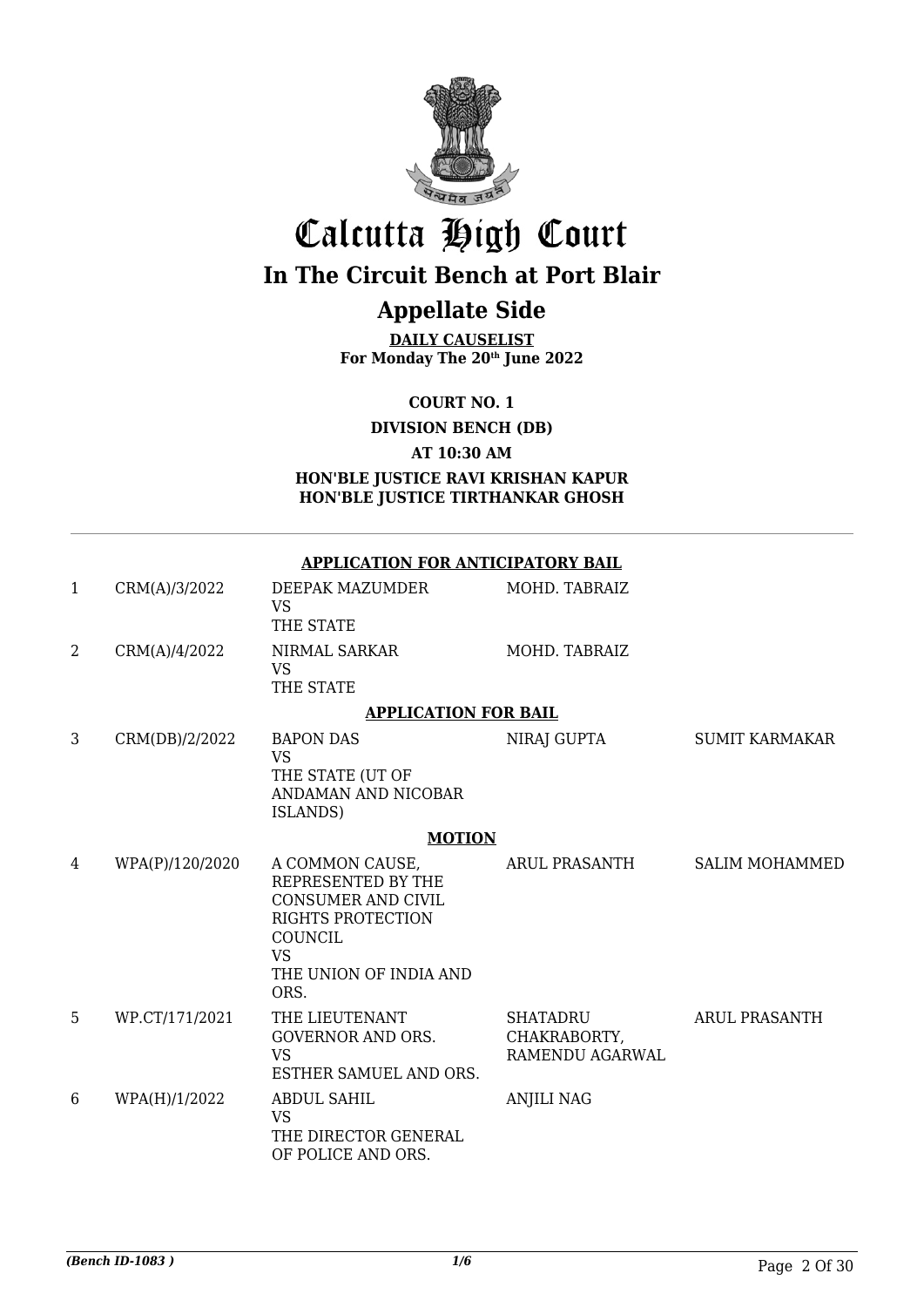| $7\phantom{.}$ | WP.CT/4/2022             | <b>ABDUL NASEEM</b>                                                                               | <b>GOPALA BINNU</b>                 |                      |  |  |
|----------------|--------------------------|---------------------------------------------------------------------------------------------------|-------------------------------------|----------------------|--|--|
|                | $(21-06-2022)$           | <b>VS</b>                                                                                         | KUMAR                               |                      |  |  |
|                |                          | UNION OF INDIA AND ORS.                                                                           |                                     |                      |  |  |
|                | IA NO: CAN/1/2022        |                                                                                                   |                                     |                      |  |  |
| 8              | WP.CT/6/2022             | RINU KUMARI PANDEY<br><b>VS</b>                                                                   | <b>ANANDA HALDER</b>                |                      |  |  |
|                |                          | THE CHIEF SECRETARY<br><b>AND OTHERS</b>                                                          |                                     |                      |  |  |
| 9              | WP.CT/7/2022             | AMAR MAZUMDER AND<br><b>OTHERS</b><br><b>VS</b><br>THE CHIEF SECRETARY<br><b>AND OTHERS</b>       | <b>ANANDA HALDER</b>                |                      |  |  |
| 10             | WP.CT/8/2022             | <b>SURANJAN</b><br>MUKHOPADHYAY<br><b>VS</b><br>UNION OF INDIA AND<br><b>OTHERS</b>               | KMB JAYAPAL, G.MINI                 |                      |  |  |
|                | <b>ORDER XLI RULE II</b> |                                                                                                   |                                     |                      |  |  |
| 11             | SAT/6/2021               | <b>MIRA BISWAS</b><br><b>VS</b><br>NIVA ROY AND OTHERS                                            | <b>N.A KHAN</b>                     |                      |  |  |
|                | IA NO: CAN/1/2021        |                                                                                                   |                                     |                      |  |  |
| 12             | SAT/7/2021               | SUDHIR CHANDRA DAS<br><b>VS</b><br><b>GOPAL MISTRY AND</b><br><b>OTHERS</b>                       | <b>GOPALA BINNU</b><br><b>KUMAR</b> | <b>ANANDA HALDER</b> |  |  |
| 13             | SAT/8/2021               | RANI BALA MISTRY AND<br>ANR.<br><b>VS</b><br>HAREKRISHNA MONDAL<br><b>AND OTHERS</b>              | K. VIJAY KUMAR                      |                      |  |  |
|                | IA NO: CAN/1/2022        |                                                                                                   |                                     |                      |  |  |
|                |                          | <b>FOR ORDERS</b>                                                                                 |                                     |                      |  |  |
| 14             | WPA(P)/81/2020           | ANDAMAN CHAMBER OF<br><b>COMMERCE AND INDUSTRY</b><br>AND ANR.<br><b>VS</b>                       | MD. TABRAIZ                         | ARUL PRASANTH        |  |  |
|                |                          | THE LIEUTENANT<br><b>GOVERNOR AND ORS.</b>                                                        |                                     |                      |  |  |
|                | wt15 $WPA(P)/84/2020$    | ANDAMAN AND NICOBAR<br><b>ISLANDS REAL ESTATE</b><br>ASSOCIATION AND ANR.<br>VS<br>THE LIEUTENANT | MD. TABRAIZ                         | ARUL PRASANTH        |  |  |
|                |                          | <b>GOVERNOR AND ORS.</b>                                                                          |                                     |                      |  |  |
|                | A DDI ICATIONI           |                                                                                                   |                                     |                      |  |  |

**APPLICATION**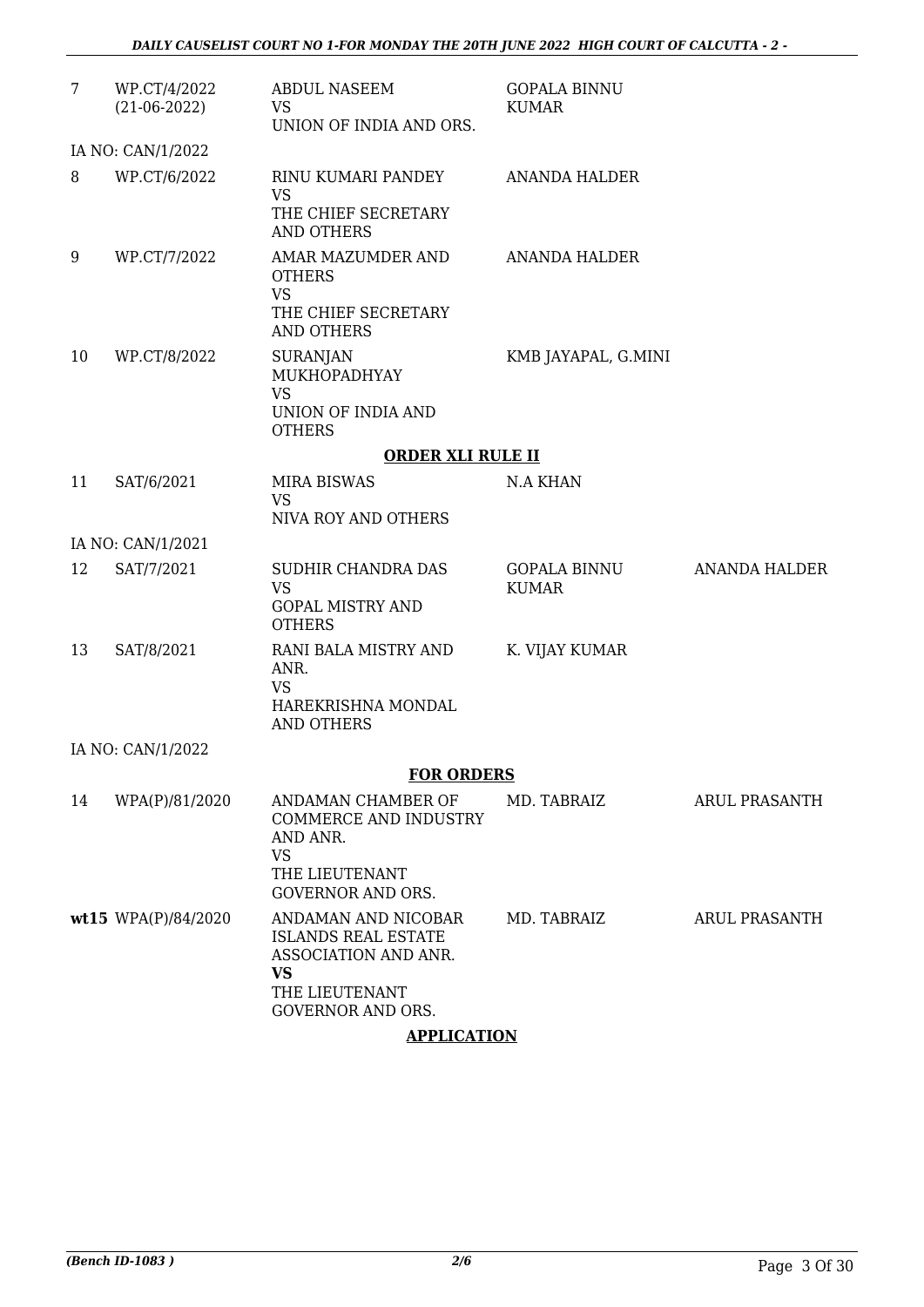| 16 | WP.CT/204/2016                            | <b>GOVERNMENT MOTORS</b><br><b>TRANSPORT DRIVERS</b><br>UNION (STS UNIT) AND<br>ORS.<br><b>VS</b><br>THE UNION OF INDIA AND | MISS SHYAMALI<br><b>GANGULY</b>           | <b>SHATADRU</b><br>CHAKRABORTY,<br><b>RAMENDU</b><br><b>AGARWAL</b> |
|----|-------------------------------------------|-----------------------------------------------------------------------------------------------------------------------------|-------------------------------------------|---------------------------------------------------------------------|
|    |                                           | ORS.                                                                                                                        |                                           |                                                                     |
|    | IA NO: CAN/1/2022                         |                                                                                                                             |                                           |                                                                     |
| 17 | FAT/4/2021                                | MOHAMMED HANEEFA<br><b>VS</b><br>SARITA SUKUMARI KUJUR<br><b>ALIAS SAFEENA</b>                                              | ANANDA HALDER                             | <b>ARUL PRASANTH</b>                                                |
| 18 | MA/19/2021                                | M/S HINDUSTAN TRADERS<br><b>VS</b><br>THE ASSISTANT<br>PROVIDENT FUND<br><b>COMMISSIONER AND</b><br><b>ANOTHER</b>          | G.BINNU KUMAR                             | V.D.SIVABALAN                                                       |
|    | IA NO: CAN/1/2021, CAN/2/2021, CAN/3/2021 |                                                                                                                             |                                           |                                                                     |
| 19 | FMA/1/2022                                | SUNIL CHANDRA TAKHUR<br><b>VS</b><br>SANTI SUDHA SINGH                                                                      | N.A.KHAN                                  | K.M.B.JAYAPAL                                                       |
|    | IA NO: CAN/1/2022, CAN/2/2022             |                                                                                                                             |                                           |                                                                     |
| 20 | FA/1/2022                                 | <b>SAWAN KUMAR</b><br><b>VS</b><br><b>SEEMA DEVI</b>                                                                        | <b>ANJILI NAG</b>                         |                                                                     |
| 21 | MAT/1/2022                                | THE ANDAMAN AND<br>NICOBAR ADMINISTRATION<br><b>VS</b>                                                                      | RAMENDU AGARWAL                           |                                                                     |
|    |                                           | G SENGUTTUVAN AND ORS                                                                                                       |                                           |                                                                     |
|    | IA NO: CAN/1/2022, CAN/2/2022             |                                                                                                                             |                                           |                                                                     |
| 22 | FAT/2/2022                                | K. CHANDER SHAKER RAO<br><b>VS</b><br>D. DEVI                                                                               | R.P. GOBIND                               |                                                                     |
|    | IA NO: CAN/1/2022                         |                                                                                                                             |                                           |                                                                     |
| 23 | CRA/3/2022                                | SHYAM CHAND HALDER (IN BABITA DAS<br>JAIL)<br><b>VS</b><br>THE STATE                                                        |                                           | A.S.ZINU                                                            |
|    | IA NO: CRAN/1/2022                        |                                                                                                                             |                                           |                                                                     |
| 24 | MA/3/2022                                 | <b>ABDUL GAFFAR AND</b><br><b>OTHERS</b><br><b>VS</b><br>THE LIEUTENANT<br><b>GOVERNOR AND OTHERS</b>                       | ANJILI NAG, VISHAL<br><b>KUMAR BISWAS</b> | <b>SHATADRU</b><br>CHAKRABORTY,<br>RAMENDU<br><b>AGARWAL</b>        |
| 25 | CRA/4/2022                                | ROHIN MAJHI (IN JAIL)<br><b>VS</b><br>THE STATE                                                                             | <b>BABITA DAS</b>                         | A.S.ZINU                                                            |
|    | IA NO: CRAN/1/2022                        |                                                                                                                             |                                           |                                                                     |
| 26 | FMA/5/2022                                | THE EXECUTIVE ENGINEER<br><b>VS</b><br>UTTAM KUMAR SHAH                                                                     | RAMENDU AGARWAL                           |                                                                     |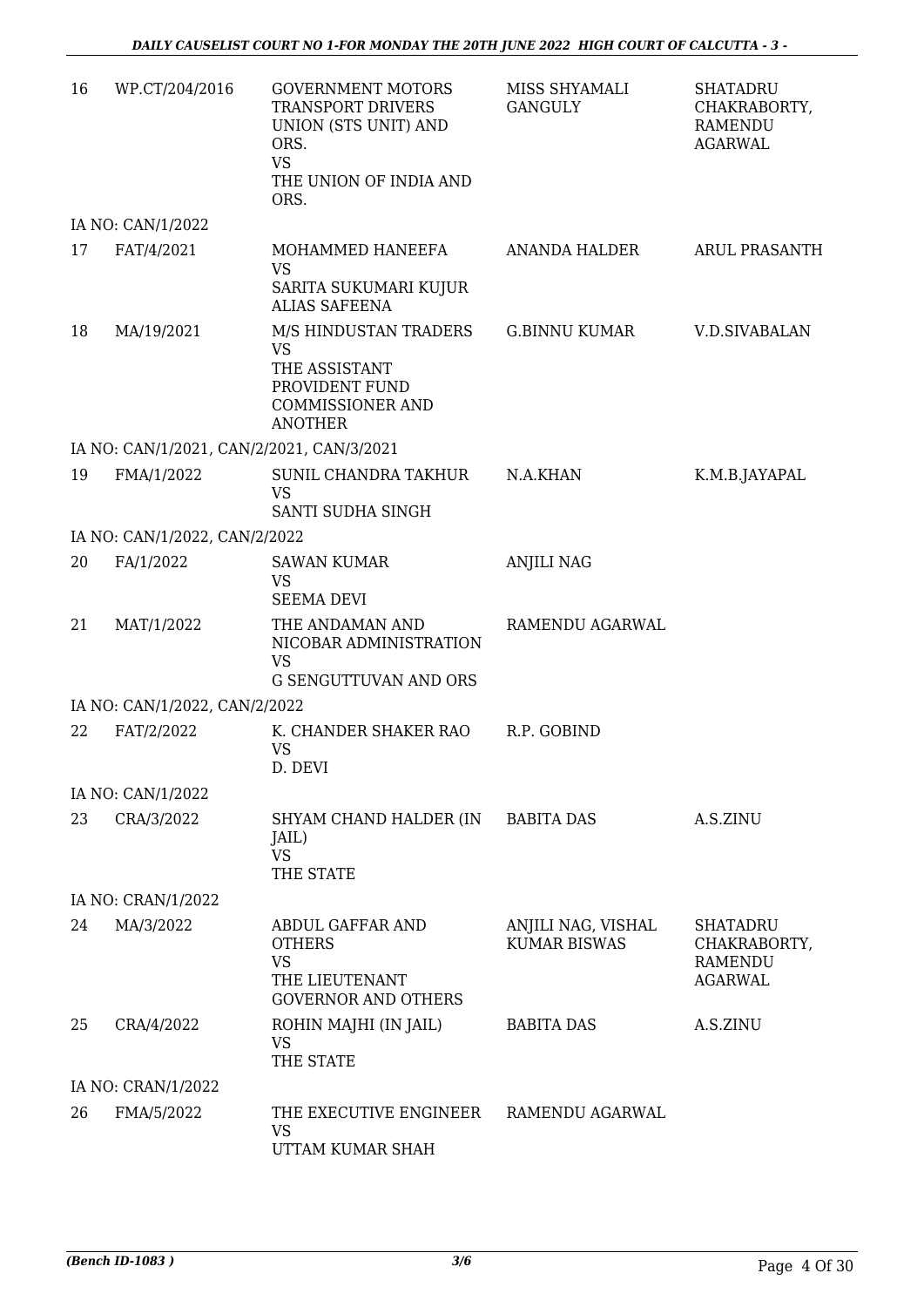| 27 | CRA/5/2022                    | TANKESHWAR DAS<br><b>VS</b><br>THE STATE                                                                  | <b>BABITA DAS</b>    | <b>SUMIT KARMAKAR</b>                                               |
|----|-------------------------------|-----------------------------------------------------------------------------------------------------------|----------------------|---------------------------------------------------------------------|
|    | IA NO: CRAN/1/2022            |                                                                                                           |                      |                                                                     |
| 28 | MA/5/2022                     | THE DIVISIONAL FOREST<br>OFFICER, MAYABUNDER<br><b>FOREST DIVISION</b><br><b>VS</b><br><b>BIRSA KINDO</b> | RAMENDU AGARWAL      | <b>GOPALA BINNU</b><br><b>KUMAR</b>                                 |
|    | IA NO: CAN/1/2022             |                                                                                                           |                      |                                                                     |
| 29 | MA/6/2022                     | <b>SELVI K. NATHAN</b><br><b>VS</b><br>THE ANDAMAN AND<br>NICOBAR ADMINISTRATION<br>AND ORS.              | K.M.B.JAYAPAL        | <b>SHATADRU</b><br>CHAKRABORTY,<br><b>RAMENDU</b><br><b>AGARWAL</b> |
|    | IA NO: CAN/1/2022             |                                                                                                           |                      |                                                                     |
| 30 | MA/7/2022                     | THE SUB REGISTRAR<br><b>VS</b><br>SIKANDER SINGH                                                          | RAMENDU AGARWAL      |                                                                     |
| 31 | MA/8/2022                     | <b>ISHTIAK ALI</b><br><b>VS</b><br>THE ASSISTANT                                                          | <b>ANANDA HALDER</b> |                                                                     |
|    |                               | COMMISSIONER<br>(SETTLEMENT) AND ORS.                                                                     |                      |                                                                     |
| 32 | MA/9/2022                     | PONDICHERRY UNIVERSITY<br>AND ORS.<br><b>VS</b><br>THE ANDAMAN AND<br>NICOBAR ADMINISTRATION              | RAJINDER SINGH       |                                                                     |
|    |                               | AND ORS.                                                                                                  |                      |                                                                     |
|    | IA NO: CAN/1/2022, CAN/2/2022 | <b>CONTEMPT APPLICATION</b>                                                                               |                      |                                                                     |
| 33 | CPAN/11/2017                  | A.JOHN                                                                                                    | N.A.KHAN             |                                                                     |
|    |                               | <b>VS</b><br><b>MAHINDER ROY</b>                                                                          |                      |                                                                     |
| 34 | CPAN/9/2021                   | MATHEW JOSEPH<br>VS<br><b>S.RAMESH KUMAR,</b><br>TEHSILDAR                                                | <b>ANJILI NAG</b>    |                                                                     |
|    |                               | <b>FOR HEARING</b>                                                                                        |                      |                                                                     |
| 35 | WP.CT/90/2019                 | <b>SELVARAJ RAJU</b><br><b>VS</b><br>UNION OF INDIA AND ORS.                                              | K.SABIR              | S.CHAKRABORTY,<br><b>RAMENDU</b><br><b>AGARWAL</b>                  |
| 36 | WPA(P)/107/2019               | M LAKSHMANAN<br><b>VS</b><br>THE ANDAMAN AND<br>NICOBAR ADMINISTRATION<br>AND ANOTHER                     | KMB JAYAPAL, G MINI  | <b>SHATADRU</b><br>CHAKRABORTY,<br>RAMENDU<br><b>AGARWAL</b>        |
| 37 | FAT/3/2020                    | A.SELVAKUMAR<br><b>VS</b><br>S.BHUVANESHWARI                                                              | K.M.B.JAYAPAL        | A.K.CHAKRABORTHY                                                    |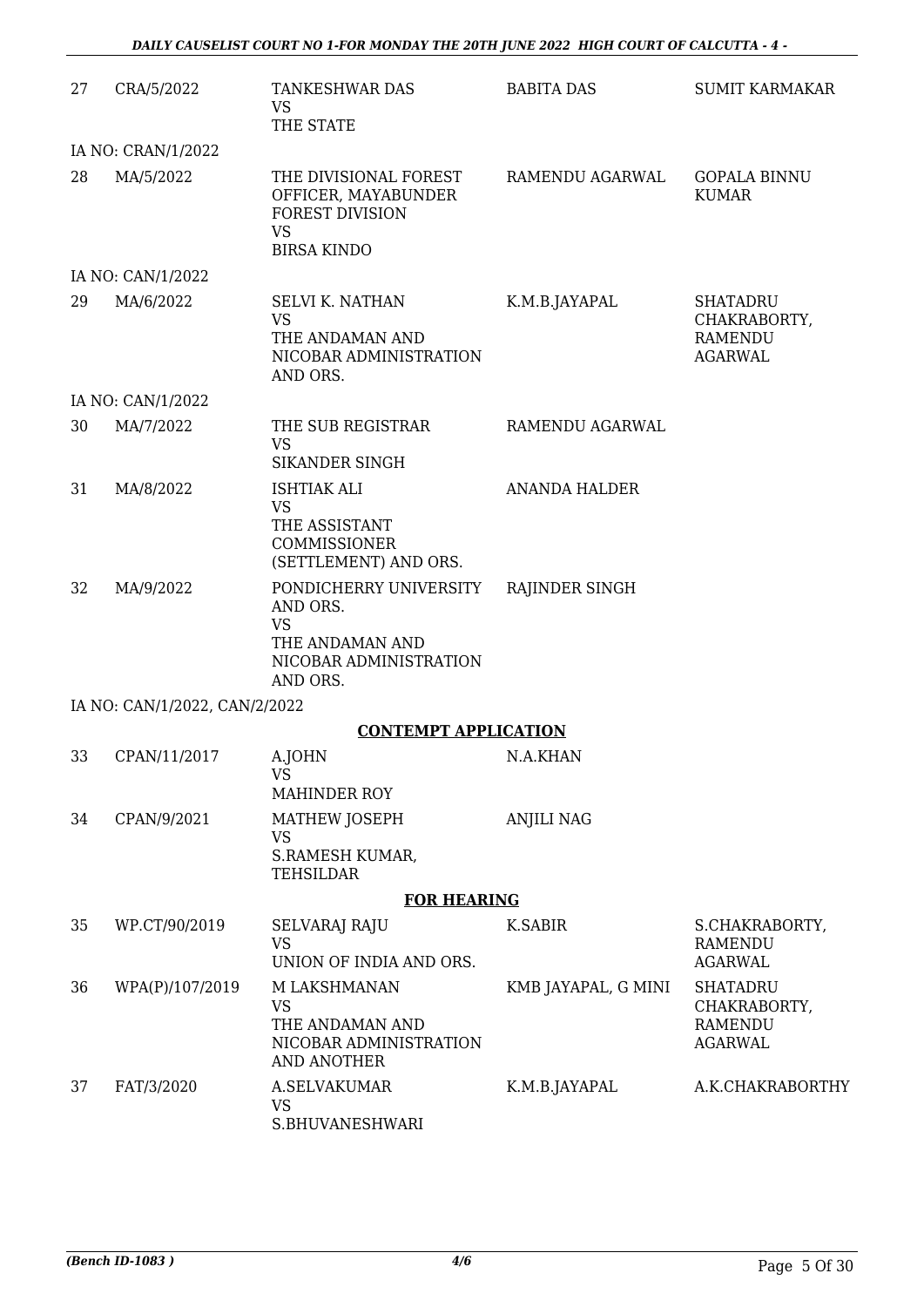| 38 | MA/9/2020                     | THE HONBLE LT.<br><b>GOVERNOR AND ORS.</b><br><b>VS</b><br>ANDAMAN SARVAJANIK<br>NIRMAN VIBAGH MAZDOOR<br>SANGH AND ORS. | <b>SHATADRU</b><br>CHAKRABORTY,<br>RAMENDU AGARWAL | <b>GOPALA BINNU</b><br><b>KUMAR</b>                                            |
|----|-------------------------------|--------------------------------------------------------------------------------------------------------------------------|----------------------------------------------------|--------------------------------------------------------------------------------|
|    | IA NO: CAN/1/2022             |                                                                                                                          |                                                    |                                                                                |
|    | wt39 MA/10/2020               | THE GENERAL MANAGER<br><b>VS</b><br>R.ALANGARAM AND SONS<br>AND ORS.                                                     | <b>ANJILI NAG</b>                                  | <b>GOPALA BINNU</b><br><b>KUMAR</b>                                            |
|    | wt40 WPA/133/2020             | <b>BARATANG FOREST</b><br><b>WORKER'S UNION AND</b><br>ANR.<br><b>VS</b><br>UNION OF INDIA AND 05<br>ORS.                | <b>GOPALA BINNU</b><br><b>KUMAR</b>                | MEGHAJIT<br>MUKHERJEE,<br><b>RAMENDU</b><br><b>AGARWAL</b>                     |
|    | wt41 WPA/162/2019             | THE DEPUTY<br><b>CONSERVATOR OF</b><br><b>FORESTS</b><br><b>VS</b><br>P.TATA RAO AND OTHERS                              | MEGHAJIT<br>MUKHERJEE,<br>RAMENDU AGARWAL          | <b>GOPALA BINNU</b><br><b>KUMAR</b>                                            |
| 42 | WPA(P)/82/2020                | P.KANNAN<br><b>VS</b><br>THE LIEUTENANT<br><b>GOVERNOR AND ORS.</b>                                                      | K.M.B JAYAPAL                                      | S.CHAKRABORTY,<br><b>RAMENDU</b><br><b>AGARWAL</b>                             |
| 43 | CRA/226/2020                  | <b>GOPAL BAROI @ ABHIR</b><br><b>BAROI</b><br><b>VS</b><br>THE STATE                                                     | <b>ANJILI NAG</b>                                  | A.S.ZINU                                                                       |
|    | IA NO: CRAN/1/2021            |                                                                                                                          |                                                    |                                                                                |
| 44 | FAT/1/2021                    | RAM CHANDER<br><b>VS</b><br><b>ANANTA</b>                                                                                | <b>ANJILI NAG</b>                                  | KMB JAYAPAL                                                                    |
| 45 | MA/3/2021                     | <b>BISESWAR MONDAL</b><br><b>VS</b><br>THE DEPUTY<br>COMMISSIONER AND ORS.                                               | K.VIJAY KUMAR                                      | SALIM MOHAMMED,<br>N.A.KHAN                                                    |
|    | IA NO: CAN/1/2021, CAN/2/2021 |                                                                                                                          |                                                    |                                                                                |
| 46 | FAT/3/2021                    | <b>U.V.ANUMOD</b><br>VS<br>T.RAJITHA KUMARI                                                                              | K.M.B.JAYAPAL                                      |                                                                                |
| 47 | CRA/4/2021                    | THE STATE<br><b>VS</b><br>DR. B.PRABHURAM                                                                                | A.S.ZINU                                           | ANJILI NAG,<br>D.ILANGO                                                        |
|    | IA NO: CRAN/2/2021            |                                                                                                                          |                                                    |                                                                                |
| 48 | MA/5/2021                     | THESLEEMA M.K.<br>VS<br>ANDAMAN AND NICOBAR<br>ADMINISTRATION AND<br>ORS.                                                | N.A.KHAN                                           | <b>SHATADRU</b><br>CHAKRABORTY,<br><b>RAMENDU</b><br>AGARWAL,<br>K.M.B.JAYAPAL |
|    | IA NO: CAN/1/2021             |                                                                                                                          |                                                    |                                                                                |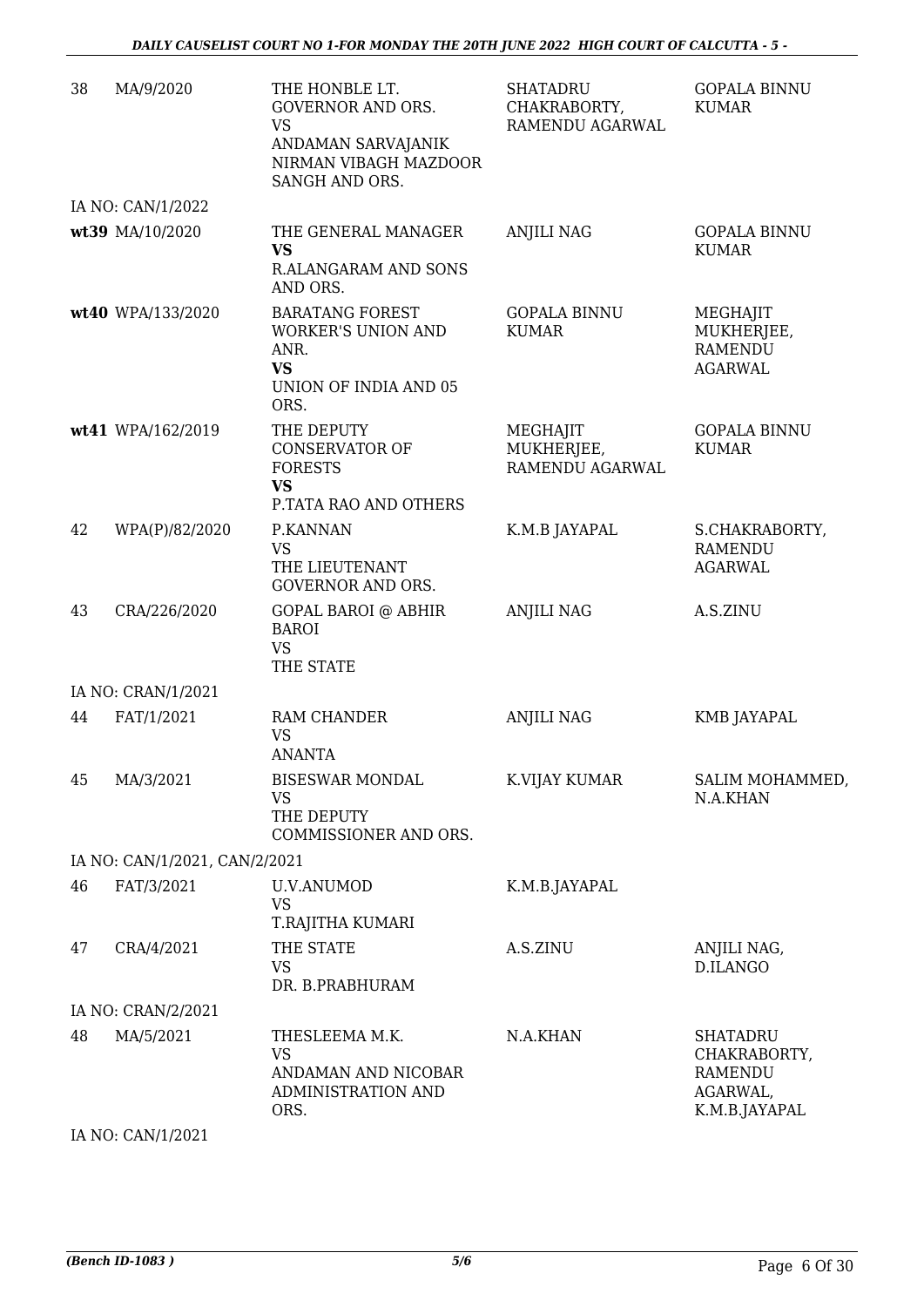#### *DAILY CAUSELIST COURT NO 1-FOR MONDAY THE 20TH JUNE 2022 HIGH COURT OF CALCUTTA - 6 -*

| 49 | CRA/6/2021          | KARTHICK MONDAL<br><b>VS</b><br>THE STATE                                                        | D.ILANGO, ANJILI<br><b>NAG</b>                     | <b>SUMIT KARMAKAR</b>                                               |
|----|---------------------|--------------------------------------------------------------------------------------------------|----------------------------------------------------|---------------------------------------------------------------------|
| 50 | CRA/7/2021          | <b>SUBHAM MAZUMDER</b><br><b>VS</b><br>THE STATE                                                 | <b>D.ILANGO</b>                                    | A.S.ZINU                                                            |
| 51 | CRA/8/2021          | <b>SURESH TIRKEY</b><br><b>VS</b><br>THE STATE                                                   | <b>G.BINNU KUMAR</b>                               | <b>RAMENDU</b><br>AGARWAL, A.S.ZINU                                 |
| 52 | CRA/16/2021         | RITA DHALI<br><b>VS</b><br>THE STATE                                                             | DEEP CHAIM, KABIR,<br><b>AJIT PRASAD</b>           | <b>SUMIT KARMAKAR</b>                                               |
|    | wt53 CRA/15/2021    | <b>AMRITO HALDER</b><br><b>VS</b><br>THE STATE                                                   | D. ILANGO                                          | <b>SUMIT KARMAKAR</b>                                               |
| 54 | WP.CT/187/2021      | THE LIEUTENANT<br><b>GOVERNOR AND OTHERS</b><br><b>VS</b><br>P. HUSSAIN AND OTHERS               | <b>SHATADRU</b><br>CHAKRABORTY,<br>RAMENDU AGARWAL | <b>GOPALA BINNU</b><br><b>KUMAR</b>                                 |
| 55 | WP.CT/192/2021      | SHIBSHANKAR BISWAS AND<br><b>ANR</b><br><b>VS</b><br>UNION OF INDIA AND ORS.                     | PHATICK DAS                                        | <b>SHATADRU</b><br>CHAKRABORTY,<br><b>RAMENDU</b><br><b>AGARWAL</b> |
| 56 | WP.CT/1/2022        | KUNJUMOLE<br><b>VS</b><br>THE UNION OF INDIA AND<br>ORS.                                         | <b>GOPALA BINNU</b><br><b>KUMAR</b>                | <b>SHATADRU</b><br>CHAKRABORTY,<br><b>RAMENDU</b><br><b>AGARWAL</b> |
|    | wt57 WP.CT/112/2020 | THE UNION OF INDIA AND<br>ORS.<br><b>VS</b><br>KUNJUMOLE                                         | ARUL PRASANTH                                      | <b>ANJILI NAG</b>                                                   |
| 58 | MA/4/2022           | SUKH DEV SINGH AND<br><b>OTHERS</b><br><b>VS</b><br>THE LIEUTENANT<br><b>GOVERNOR AND OTHERS</b> | ANJILI NAG, VISHAL<br><b>KUMAR BISWAS</b>          | <b>SHATADRU</b><br>CHAKRABORTY,<br><b>RAMENDU</b><br><b>AGARWAL</b> |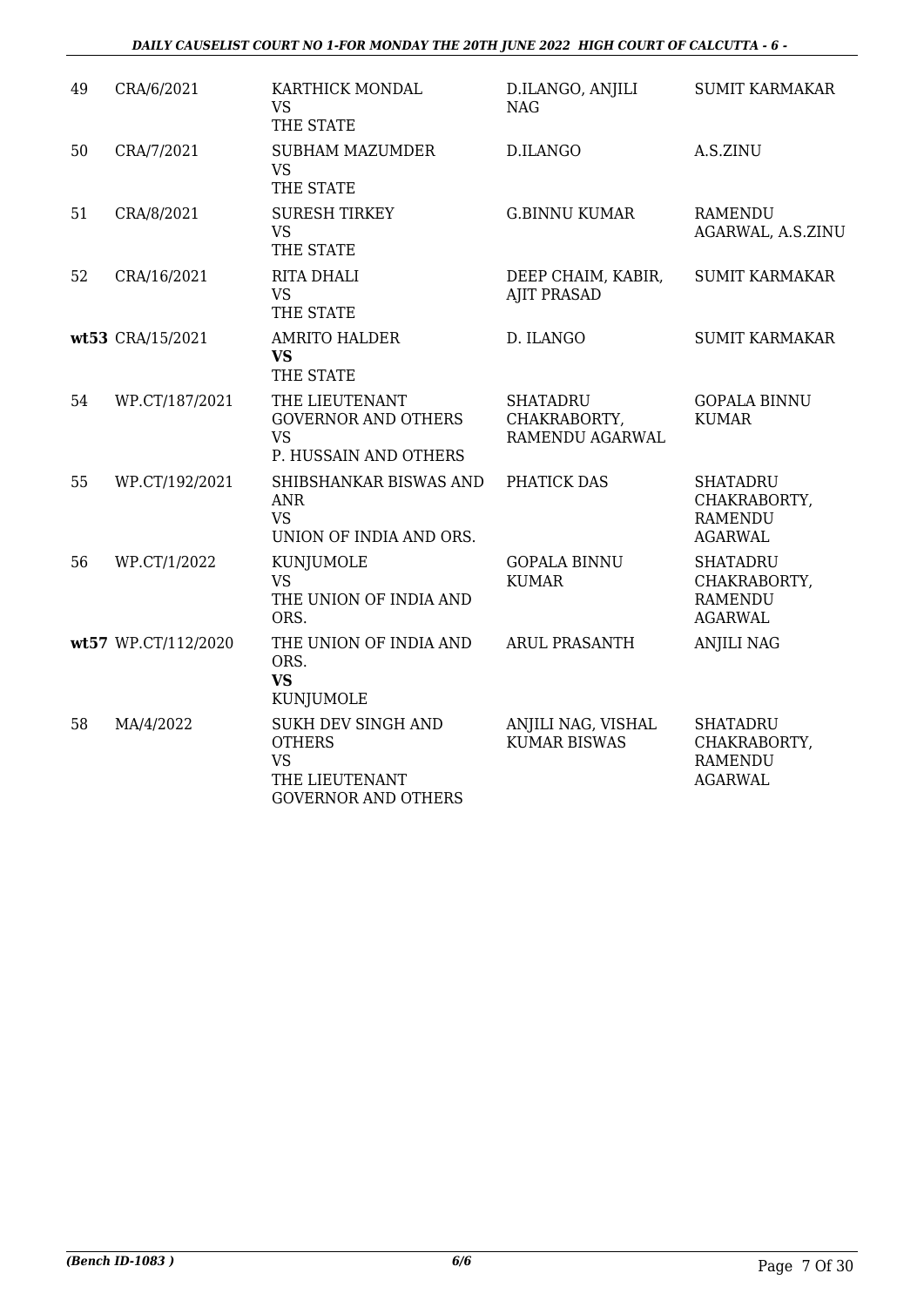

## Calcutta High Court **In The Circuit Bench at Port Blair Appellate Side**

**DAILY CAUSELIST For Monday The 20th June 2022**

**COURT NO. 1**

**SINGLE BENCH (SB)**

### **HON'BLE JUSTICE RAVI KRISHAN KAPUR**

|              | <b>MOTION</b> |                                                                                            |                                      |                                                                     |  |  |
|--------------|---------------|--------------------------------------------------------------------------------------------|--------------------------------------|---------------------------------------------------------------------|--|--|
| $\mathbf{1}$ | CRR/9/2019    | A.MUKHTIAR ALI<br><b>VS</b><br>MOHAMMED ANSARY                                             | A.S.ZINU                             | <b>GOPALA BINNU</b><br><b>KUMAR</b>                                 |  |  |
| 2            | CO/14/2021    | <b>BALBIR SINGH AND</b><br><b>ANOTHER</b><br><b>VS</b><br>GYAN SINGH AND ORS.              | <b>ANJILI NAG</b>                    | K.M.B.JAYAPAL                                                       |  |  |
| 3            | CRR/17/2021   | <b>BISWAJEET HALDER</b><br><b>VS</b><br>KUMARI JIA HALDER                                  | <b>S.AJITH PRASAD</b>                |                                                                     |  |  |
| 4            | WPA/91/2021   | V.M. KUNJAMOO<br><b>VS</b><br>THE ANDAMAN AND<br>NICOBAR ADMINISTRATION<br>AND ORS.        | DEEP CHAIM KABIR,<br>S. AJITH PRASAD | <b>SHATADRU</b><br>CHAKRABORTY,<br><b>RAMENDU</b><br><b>AGARWAL</b> |  |  |
| 5            | WPA/104/2021  | SMTI. VELLAIAMMAL<br><b>VS</b><br>THE ANDAMAN AND<br>NICOBAR ADMINISTRATION<br>AND 03 ORS. | S.C.MISHRA                           | <b>SHATADRU</b><br>CHAKRABORTY,<br><b>TASNEEM</b>                   |  |  |
| 6            | WPA/117/2021  | FRANCIS KISPOTTA<br>VS<br>THE ANDAMAN AND<br>NICOBAR ADMINISTRATION<br>AND ORS.            | K.M.B.JAYAPAL,<br>G.MINI             |                                                                     |  |  |
| wt7          | WPA/118/2021  | POULOUS ANAND<br><b>VS</b><br>THE ANDAMAN AND<br>NICOBAR ADMINISTRATION<br>AND ORS.        | K.M.B.JAYAPAL,<br>G.MINI             | <b>RAMENDU</b><br><b>AGARWAL</b>                                    |  |  |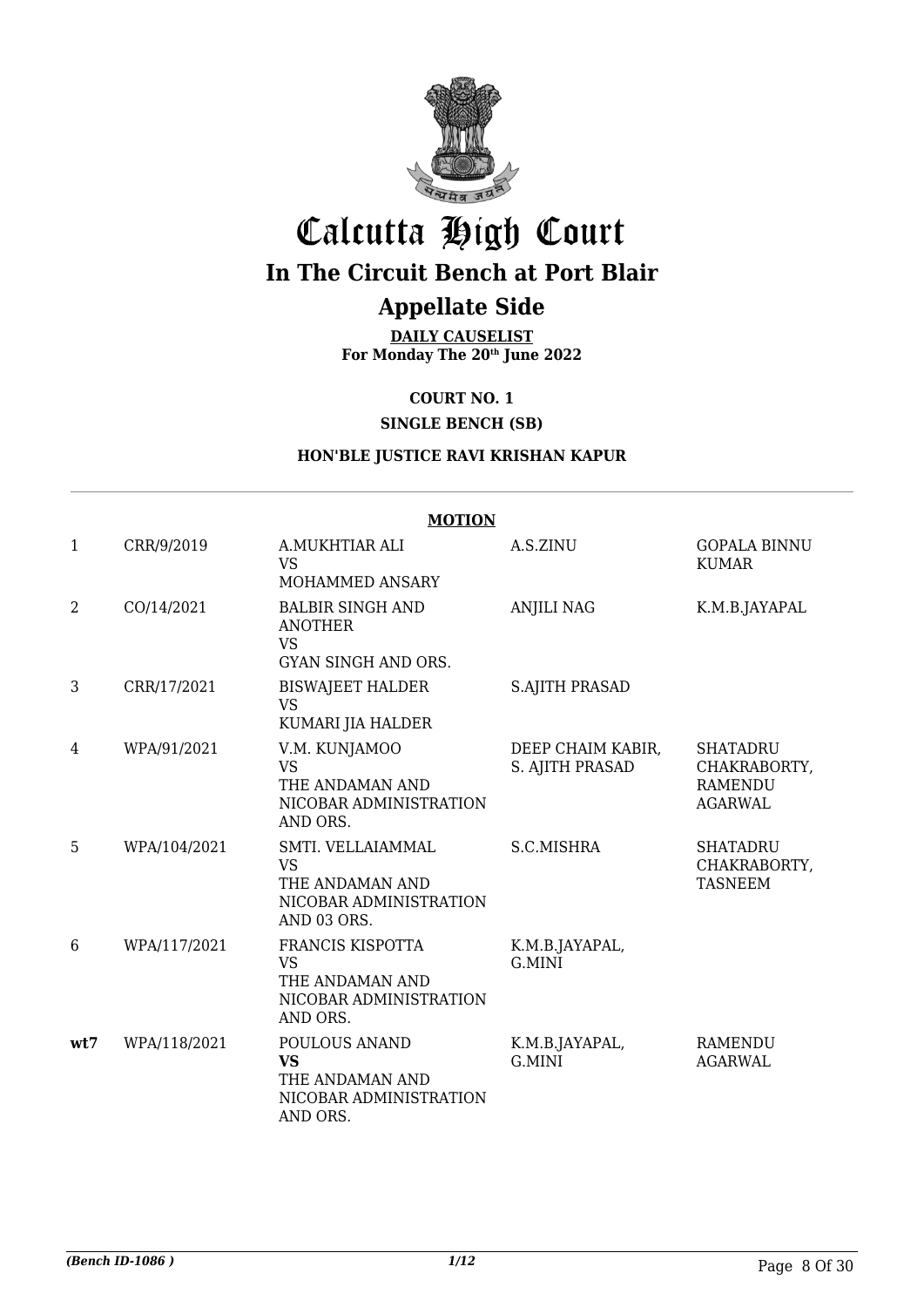| wt8  | WPA/119/2021      | LORENCE MINJ<br><b>VS</b><br>THE ANDAMAN AND<br>NICOBAR ADMINISTRATION<br>AND ORS.                      | K.M.B.JAYAPAL,<br>G.MINI            |                                                 |
|------|-------------------|---------------------------------------------------------------------------------------------------------|-------------------------------------|-------------------------------------------------|
| wt9  | WPA/120/2021      | DOMINIC BARLA<br><b>VS</b><br>THE ANDAMAN AND<br>NICOBAR ADMINISTRATION<br>AND ORS.                     | K.M.B.JAYAPAL,<br>G.MINI            | <b>RAMENDU</b><br><b>AGARWAL</b>                |
| wt10 | WPA/121/2021      | SUSANTI TIRKEY AND ORS.<br><b>VS</b><br>THE ANDAMAN AND<br>NICOBAR ADMINISTRATION<br>AND ORS.           | K.M.B.JAYAPAL,<br>G.MINI            |                                                 |
|      | wt11 WPA/122/2021 | MATEL MINJ AND ANR.<br>VS<br>THE ANDAMAN AND<br>NICOBAR ADMINISTRATION<br>AND ORS.                      | K.M.B.JAYAPAL,<br>G.MINI            | <b>RAMENDU</b><br><b>AGARWAL</b>                |
|      | wt12 WPA/123/2021 | MANGAL GURIA AND ANR.<br><b>VS</b><br>THE ANDAMAN AND<br>NICOBAR ADMINISTRATION<br>AND ORS.             | K.M.B.JAYAPAL,<br>G.MINI            |                                                 |
| 13   | WPA/127/2021      | <b>R.DILLESWAR RAO</b><br><b>VS</b><br>THE HONBLE LIEUTENANT<br><b>GOVERNOR AND ORS.</b>                | <b>S.GLORIA MARY</b>                | <b>ARUL PRASANTH</b>                            |
| 14   | WPA/152/2021      | SHRI. ARULANDY<br><b>VS</b><br>THE ANDAMAN AND<br>NICOBAR ADMINISTRATION<br>AND ORS.                    | <b>SRIJA DAS</b>                    | <b>SHATADRU</b><br><b>CHAKRABORTY</b>           |
| 15   | WPA/176/2021      | <b>SUSHEEL DIXIT</b><br><b>VS</b><br>THE DEPUTY<br><b>COMMISSIONER</b>                                  | <b>GOPALA BINNU</b><br><b>KUMAR</b> | <b>RAMENDU</b><br>AGARWAL, ANJILI<br><b>NAG</b> |
| 16   | WPA/193/2021      | M/S. HINDUSTAN TRADERS<br><b>VS</b><br>THE ASSISTANT<br>PROVIDENT FUND<br>COMMISSIONER                  | <b>G.BINNU KUMAR</b>                | <b>V.D.SIVABALAN</b>                            |
|      | IA NO: CAN/1/2021 |                                                                                                         |                                     |                                                 |
| 17   | WPA/204/2021      | <b>FATHIMA YUSUF</b><br>VS<br>THE ANDAMAN AND<br>NICOBAR ADMINISTRATION<br>AND ORS.                     | <b>ANJILI NAG</b>                   | N.A.KHAN                                        |
| 18   | WPA/244/2021      | M/S SAGAR ENGINEERING<br><b>INDUSTRIES</b><br><b>VS</b><br>THE LIEUTENANT<br><b>GOVERNOR AND OTHERS</b> | <b>GOPALA BINNU</b><br><b>KUMAR</b> | RAMENDU<br><b>AGARWAL</b>                       |

IA NO: CAN/1/2021, CAN/2/2022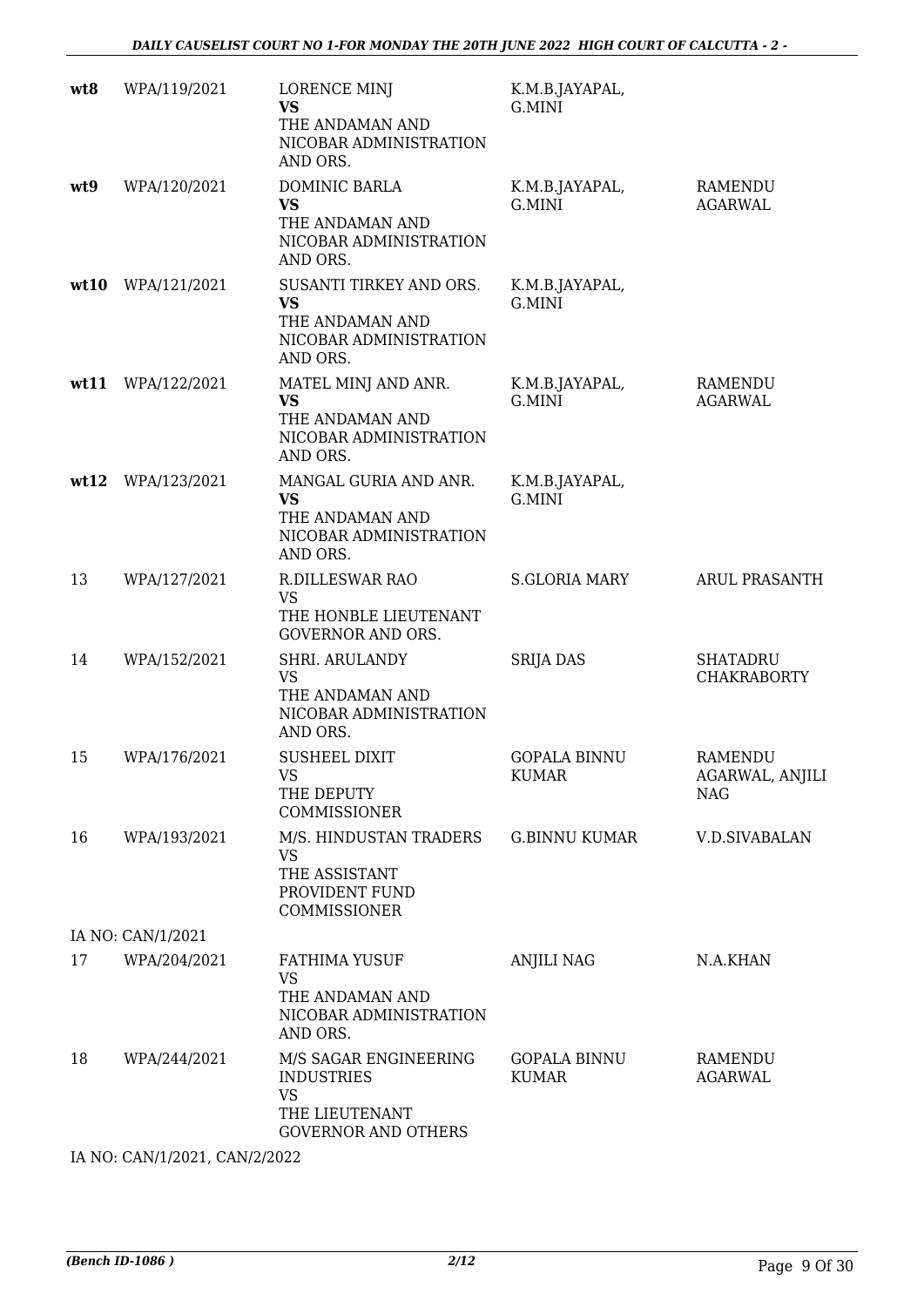| 19 | WPA/254/2021 | PROFULLA ROY AND                                                                                                                        | <b>ANJILI NAG</b>                   | M.P.KAMARAJ                                                         |
|----|--------------|-----------------------------------------------------------------------------------------------------------------------------------------|-------------------------------------|---------------------------------------------------------------------|
|    |              | <b>OTHERS</b><br><b>VS</b><br>THE LT. GOVERNOR AND                                                                                      |                                     |                                                                     |
|    |              | <b>OTHERS</b>                                                                                                                           |                                     |                                                                     |
| 20 | WPA/293/2021 | NIKUNJA BIHARI MITRA<br><b>VS</b><br>THE ASSISTANT ENGINEER                                                                             | K.SABIR                             | <b>SHATADRU</b><br><b>CHAKRABORTY</b>                               |
| 21 | WPA/295/2021 | ANDAMAN AND NICOBAR<br>RAJYA KARMACHARI<br>MAHASANGH AND<br><b>ANOTHER</b><br><b>VS</b><br>THE LIEUTENANT<br><b>GOVERNOR AND OTHERS</b> | <b>GOPALA BINNU</b><br><b>KUMAR</b> | <b>SHATADRU</b><br>CHAKRABORTY,<br><b>RAMENDU</b><br><b>AGARWAL</b> |
| 22 | WPA/305/2021 | DAVINDER PAL SINGH<br><b>VS</b><br>THE LIEUTENANT<br><b>GOVERNOR AND OTHERS</b>                                                         | ANJILI NAG, SHIPRA<br><b>MANDAL</b> | <b>SHATADRU</b><br>CHAKRABORTY,<br>A.S.ZINU                         |
| 23 | WPA/316/2021 | KANAI LALL SARKAR AND<br><b>ANOTHER</b>                                                                                                 | K.M.B. JAYAPAL                      | <b>SALIM MOHAMMED</b>                                               |
|    |              | <b>VS</b><br>THE UNION TERRITORY OF<br>ANDAMAN AND NICOBAR<br><b>ISLANDS AND OTHERS</b>                                                 |                                     |                                                                     |
| 24 | WPA/317/2021 | <b>RAVICHANDRAN</b><br><b>VS</b><br>THE UNION OF INDIA AND<br><b>OTHERS</b>                                                             | PARDESHIA MUNDA                     | <b>V.D.SIVABALAN</b>                                                |
| 25 | WPA/2/2022   | SANJEET ROY<br><b>VS</b><br>THE ANDAMAN AND<br>NICOBAR ADMINISTRATION                                                                   | KMB JAYAPAL, G.MINI                 |                                                                     |
| 26 | CO/3/2022    | NAUSHAD ALI<br><b>VS</b><br>DHARMENDER MOHAN                                                                                            | <b>GOPALA BINNU</b><br><b>KUMAR</b> | <b>ANJII NAG</b>                                                    |
| 27 | CO/4/2022    | UNION OF INDIA AND ORS.<br>VS.<br>ANDAMAN PLANTATION<br>AND DEVELOPMENT<br><b>CORPORATION PVT LTD</b>                                   | RAMENDU AGARWAL                     |                                                                     |
| 28 | CO/6/2022    | C.K.KUTTAN<br><b>VS</b><br><b>SARASWATI AND ORS</b>                                                                                     | <b>GOPALA BINNU</b><br><b>KUMAR</b> |                                                                     |
| 29 | CO/8/2022    | NAGESH RAM<br><b>VS</b><br>RAM MOORTHY AND 38<br><b>OTHERS</b>                                                                          | K.M.B. JAYAPAL                      |                                                                     |
| 30 | CO/9/2022    | NEW INDIA ASSURANCE<br>CO.LTD.<br><b>VS</b><br>SHOBHA BAI AND ORS.                                                                      | N.A.KHAN                            |                                                                     |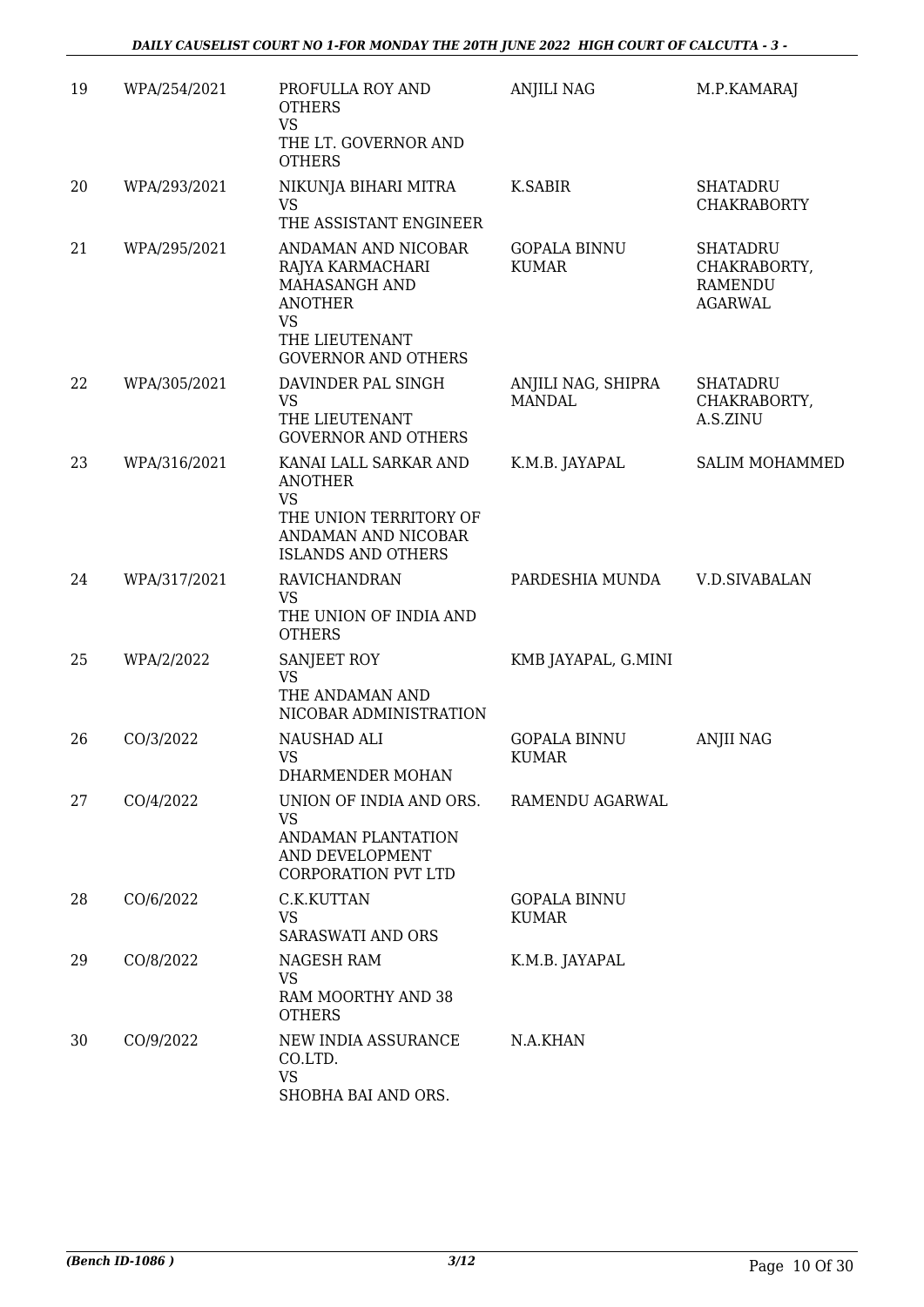| 31 | WPA/9/2022  | ANDAMAN SARVAJANIK<br>NIRMAN VIBAGH MAZDOOR<br>SANGH AND ANOTHER<br><b>VS</b>                             | <b>GOPALA BINNU</b><br><b>KUMAR</b> |                                         |
|----|-------------|-----------------------------------------------------------------------------------------------------------|-------------------------------------|-----------------------------------------|
|    |             | THE HONOURABLE<br>LIEUTENANT GOVERNOR<br><b>AND OTHERS</b>                                                |                                     |                                         |
| 32 | WPA/15/2022 | M. NOKRAJ<br><b>VS</b><br>THE UNION OF INDIA AND<br><b>OTHERS</b>                                         | RAKESH KUMAR                        | <b>SALIM MOHAMMED</b>                   |
| 33 | WPA/18/2022 | K. JAIRAM<br><b>VS</b><br>THE CHAIRPERSON AND<br><b>OTHERS</b>                                            | <b>ANANDA HALDER</b>                | ANJILI NAG, ARUL<br><b>PRASANTH</b>     |
| 34 | WPA/45/2022 | RAJESH CHADDA<br><b>VS</b><br>THE SUB REGISTRAR<br>(CAMPBELL BAY) AND ORS.                                | S.N.TEENA HUDSON                    | <b>SALIM MOHAMMED</b>                   |
| 35 | WPA/60/2022 | <b>INDERNATH</b><br><b>VS</b><br>THE LIEUTENANT<br><b>GOVERNOR AND OTHERS</b>                             | <b>K.SABIR</b>                      | <b>SALIM MOHAMMED</b>                   |
| 36 | WPA/69/2022 | VINITHA KUMARI<br><b>VS</b><br>THE LIEUTENANT<br><b>GOVERNOR AND ORS.</b>                                 | K.M.B.JAYAPAL                       | SALIM MOHAMMED,<br><b>ANANDA HALDER</b> |
| 37 | WPA/77/2022 | <b>MANTU MONDAL</b><br><b>VS</b><br>THE DEPUTY<br>COMMISSIONER                                            | <b>K.SABIR</b>                      |                                         |
| 38 | WPA/81/2022 | ROOFERS HOTELS LIMITED<br>AND ANR.<br><b>VS</b><br>THE DEPUTY<br>COMMISSIONERA AND ORS.                   | <b>ANJILI NAG</b>                   |                                         |
| 39 | WPA/83/2022 | K. SARAVANAN<br><b>VS</b><br>THE LIEUTENANT<br><b>GOVERNOR AND ORS.</b>                                   | <b>ANJILI NAG</b>                   |                                         |
| 40 | WPA/85/2022 | <b>VIKAS KISHEN</b><br><b>VS</b><br>THE ANDAMAN AND<br>NICOBAR ADMINISTRATION<br>AND ANR.                 | K.M.B. JAYAPAL                      |                                         |
| 41 | WPA/86/2022 | M/S HOTEL DREAM PALACE<br>AND ORS.<br><b>VS</b><br>THE CHIEF LABOUR<br>COMMISSIONER (CENTRAL)<br>AND ORS. | RAKESH KUMAR                        |                                         |
| 42 | WPA/87/2022 | KHAGAN SIKDER<br><b>VS</b><br>THE LIEUTENANT<br>GOVERNOR AND ORS.                                         | PROHIT MOHAN LAL                    |                                         |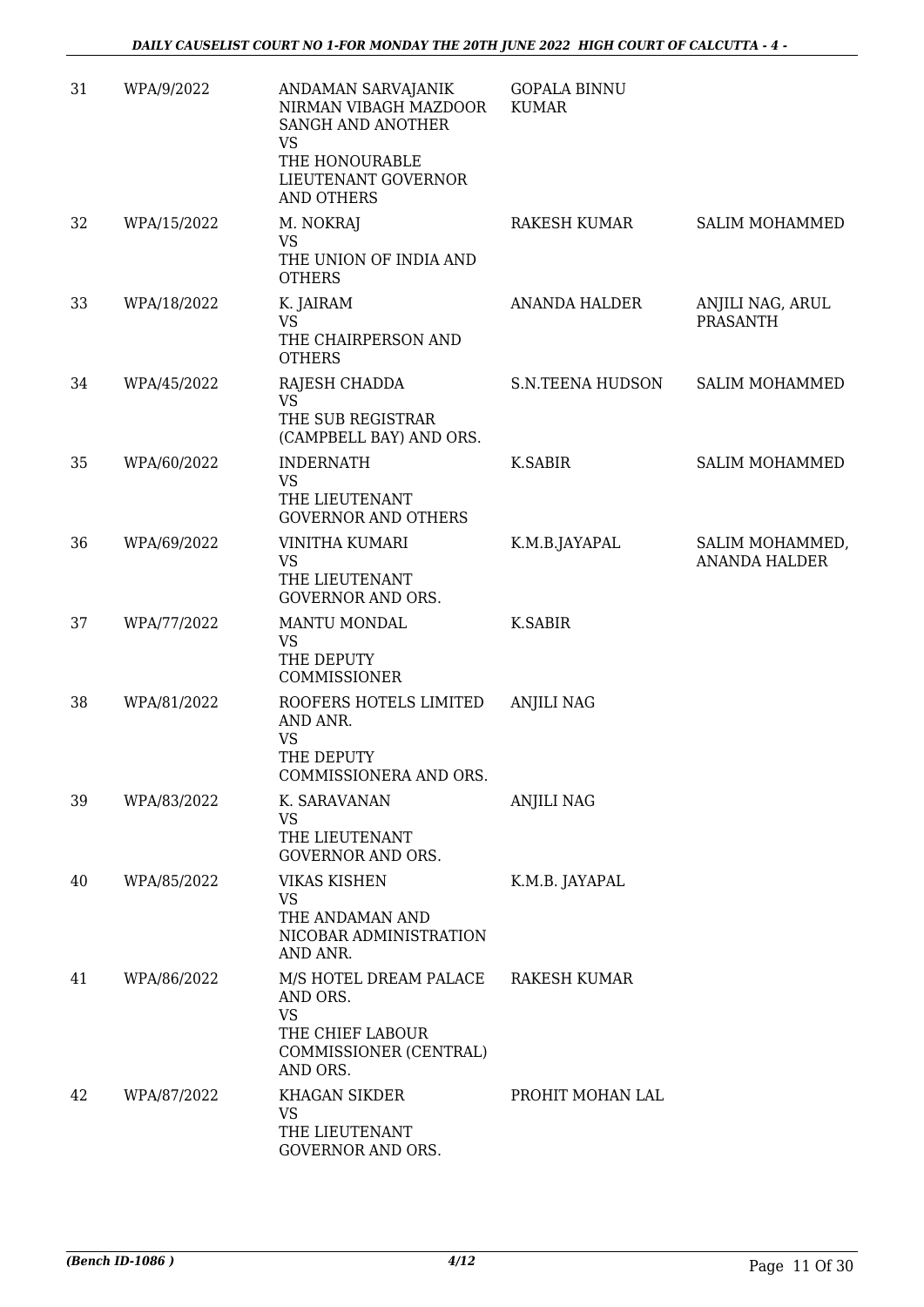| 43 | WPA/91/2022  | P. SAKTHIVEL<br><b>VS</b><br>THE SECRETARY, PORT<br><b>BLAIR MUNICIPAL</b><br>COUNCIL AND ORS.                  | K. SABIR                            |
|----|--------------|-----------------------------------------------------------------------------------------------------------------|-------------------------------------|
| 44 | WPA/94/2022  | <b>SANTHA KUMARI</b><br><b>VS</b><br>THE LIEUTENANT<br><b>GOVERNOR AND ORS.</b>                                 | MAHESHWAR LALL                      |
| 45 | WPA/96/2022  | T.V.MOHAN<br>VS.<br>THE LIEUTENANT<br><b>GOVERNOR AND ORS.</b>                                                  | <b>VEEDUR NARAYAN</b>               |
| 46 | WPA/100/2022 | RADHA PADA MONDAL<br><b>VS</b><br>THE PANCHAYAT<br>SECRETARY AND ANR.                                           | K.SABIR                             |
| 47 | WPA/105/2022 | C. ARMUGAM<br>VS<br>THE ANDAMAN AND<br>NICOBAR ADMINISTRATION<br>AND ORS.                                       | K.M.B. JAYAPAL                      |
| 48 | WPA/111/2022 | RAJA BHAGWAN DAS<br><b>KAPOOR</b><br><b>VS</b><br>THE ANDAMAN AND<br>NICOBAR ADMINISTRATION<br>AND ANR.         | K.M.B. JAYAPAL                      |
| 49 | WPA/126/2022 | DHANALAXMI<br><b>VS</b><br>THE ANDAMAN AND<br>NICOBAR ADMINISTRATION<br>AND ORS.                                | K.M.B.JAYAPAL                       |
| 50 | WPA/133/2022 | RAJESH PAUL<br><b>VS</b><br>THE SUPERINTENDING<br><b>ENGINEER</b>                                               | <b>GOPALA BINNU</b><br><b>KUMAR</b> |
| 51 | WPA/158/2022 | C. JAGATHEESAN<br><b>VS</b><br>THE ASSISTANT ENGINEER                                                           | <b>VEEDUR NARAYAN</b>               |
| 52 | WPA/161/2022 | M/S ANDAMAN MARINE<br><b>SEAMAN UNION</b><br><b>VS</b><br>THE ANDAMAN AND<br>NICOBAR ADMINISTRATION             | V. D. SIVABALAN                     |
| 53 | WPA/166/2022 | JADWED RESORTS AND<br>LEISURE PVT. LTD.<br>VS<br>THE LIEUTENANT<br><b>GOVERNOR</b>                              | <b>ANJILI NAG</b>                   |
| 54 | WPA/168/2022 | S. POOWATHI RAJA ALIAS<br><b>BHUPATHY</b><br><b>VS</b><br>THE ANDAMAN AND<br>NICOBAR ADMINISTRATION<br>AND ORS. | K.M.B.JAYAPAL                       |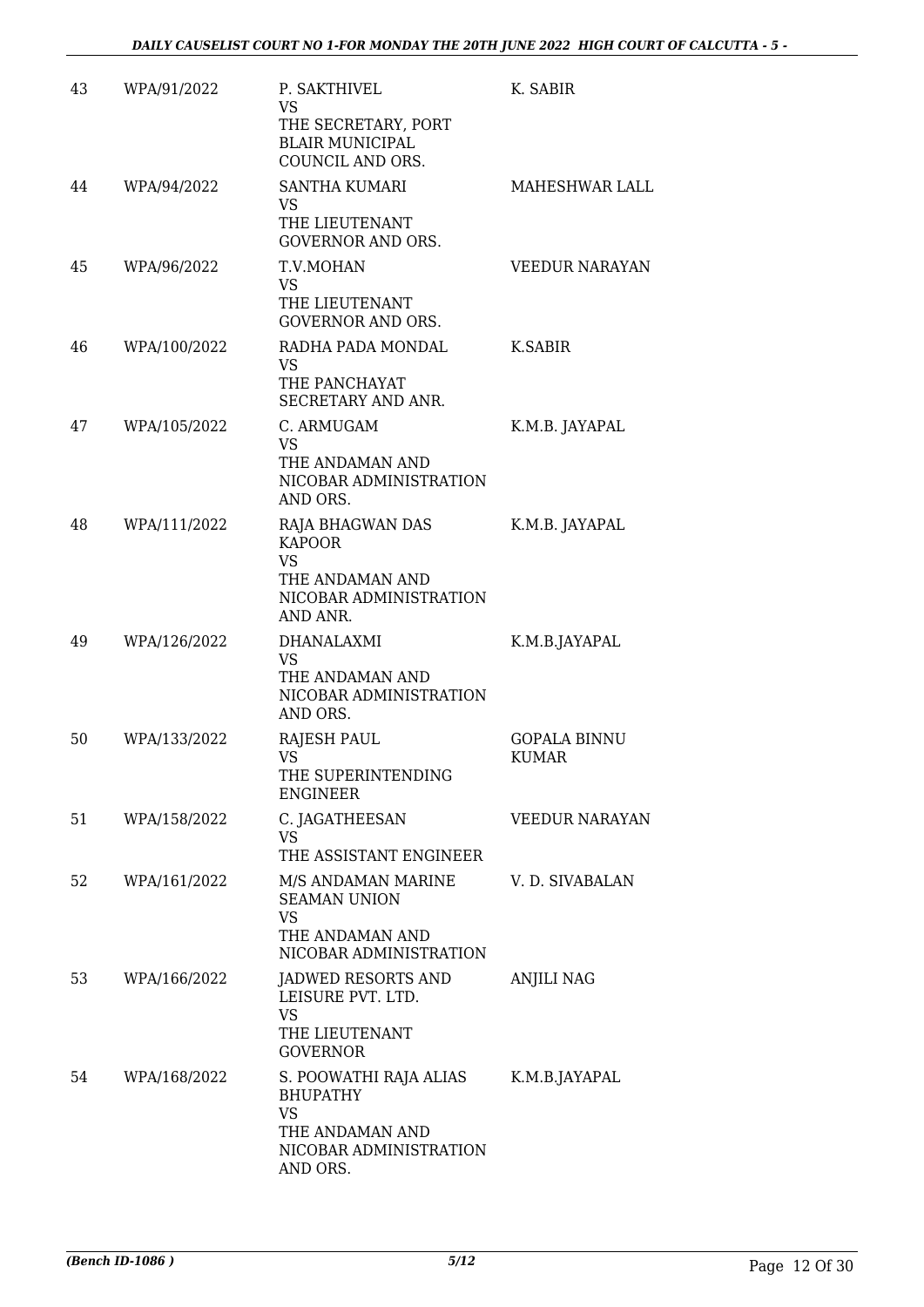| 55 | WPA/171/2022                  | <b>MARY ANTONY</b><br>VS<br>THE ADMINISTRATOR AND                                                  | PARDESHIA MUNDA      |                                                                     |
|----|-------------------------------|----------------------------------------------------------------------------------------------------|----------------------|---------------------------------------------------------------------|
|    |                               | ORS.                                                                                               |                      |                                                                     |
| 56 | WPA/175/2022                  | K.PREM KUMAR<br>VS<br>THE ANDAMAN AND<br>NICOBAR ADMINISTRATION<br><b>AND OTHERS</b>               | KMB JAYAPAL, G MINI  |                                                                     |
|    |                               | <b>FOR ORDERS</b>                                                                                  |                      |                                                                     |
| 57 | WPA/69/2020                   | R.ELANGOVAN AND ANR.<br><b>VS</b><br>THE LIEUTENANT<br><b>GOVERNOR AND ORS.</b>                    | <b>ANANDA HALDER</b> |                                                                     |
| 58 | SAT/2/2021                    | M.RAMESHWARI<br><b>VS</b><br>K.KONDAIAH                                                            | <b>ANJILI NAG</b>    |                                                                     |
| 59 | WPA/192/2021                  | CENTRE OF INDIAN TRADE<br><b>UNIONS</b><br><b>VS</b><br>THE LIEUTENANT<br><b>GOVERNOR AND ORS.</b> | <b>G.BINNU KUMAR</b> | <b>SHATADRU</b><br>CHAKRABORTY,<br><b>RAMENDU</b><br><b>AGARWAL</b> |
|    |                               | <b>APPLICATION</b>                                                                                 |                      |                                                                     |
| 60 | FMAT/4/2020                   | MANJU BISWAS AND ORS.<br><b>VS</b><br>THE MANAGER, NEW INDIA<br><b>ASSURANCE COMPANY</b><br>LTD.   | K.M.B.JAYAPAL        | N.A.KHAN                                                            |
| 61 | FMAT/3/2021                   | <b>AMIYO ROY</b><br><b>VS</b><br>THE DIRECTOR AND<br><b>ANOTHER</b>                                | <b>ANJILI NAG</b>    | <b>RAMENDU</b><br>AGARWAL, LOKESH<br><b>CHEZIAN</b>                 |
|    | IA NO: CAN/1/2021             |                                                                                                    |                      |                                                                     |
| 62 | CO/1/2022                     | UNION OF INDIA<br><b>VS</b><br><b>ATUL DHANOTIA</b>                                                | RAMENDU AGARWAL      |                                                                     |
|    | IA NO: CAN/1/2022             |                                                                                                    |                      |                                                                     |
| 63 | FMA/2/2022                    | LAXMI NARAYAN<br><b>VS</b><br>HARBANS KAUR AND<br><b>OTHERS</b>                                    | KMB JAYAPAL, G.MINI  | <b>ANJILI NAG</b>                                                   |
|    | IA NO: CAN/1/2022             |                                                                                                    |                      |                                                                     |
|    |                               | <b>CONTEMPT APPLICATION</b>                                                                        |                      |                                                                     |
| 64 | CPAN/28/2019<br>IN WP195/2019 | SHRI MOHAMMED SAMEER<br>AND 33 ORS.<br><b>VS</b><br>SUDHIR MAHAJAN                                 | RAKESH KUMAR         |                                                                     |
| 65 | CPAN/20/2021                  | MILANI URAON<br><b>VS</b><br>RAMESH KUMAR                                                          | PARDESHIA MUNDA      | <b>RAMENDU</b><br><b>AGARWAL</b>                                    |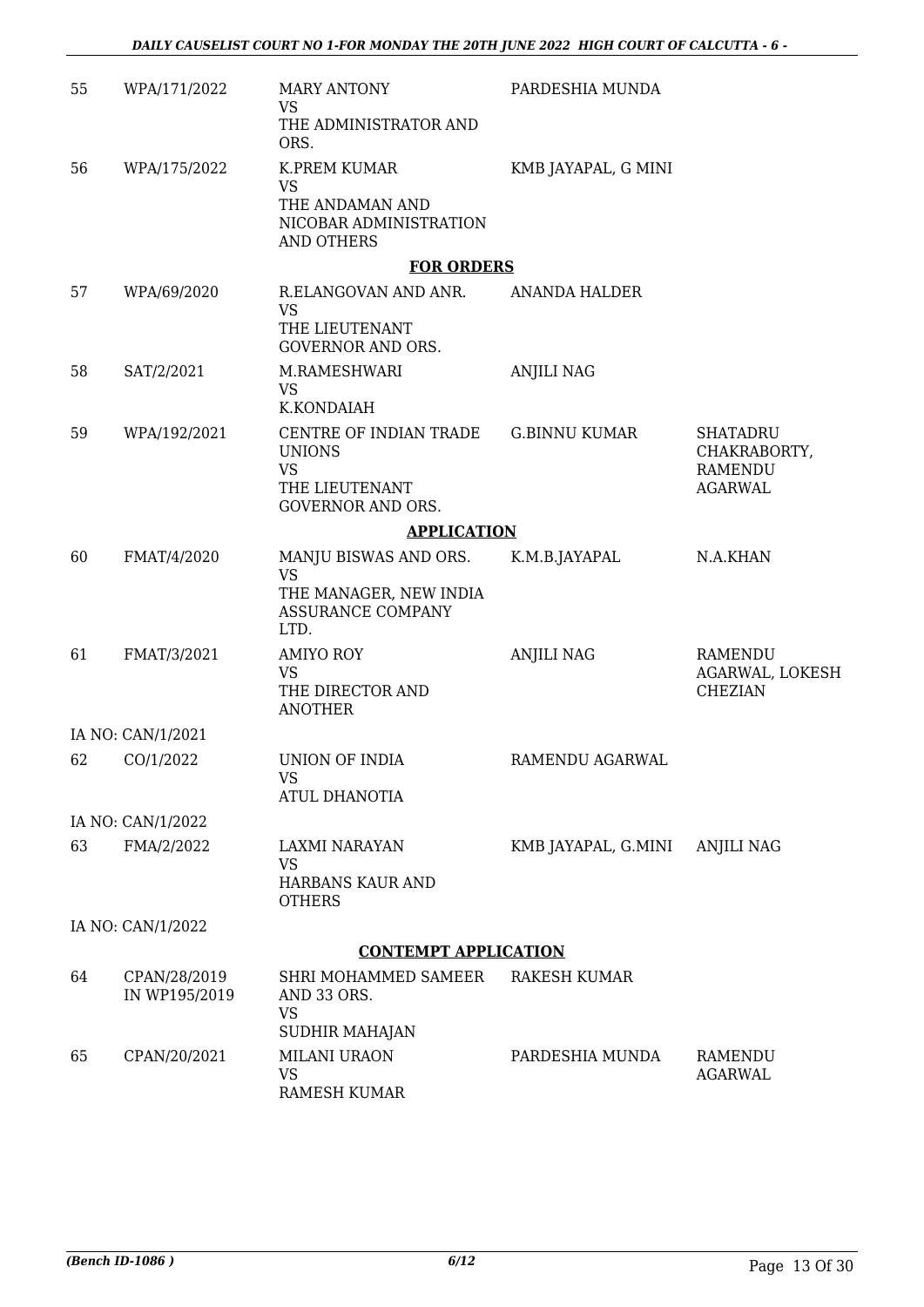| 66   | CPAN/5/2022  | KADEEJA BIBI<br><b>VS</b>                                                               | K.M.B.JAYAPAL                                    |                                                                     |
|------|--------------|-----------------------------------------------------------------------------------------|--------------------------------------------------|---------------------------------------------------------------------|
|      |              | ANJALI SEHRAWAT, DEPUTY<br>COMMISSIONER                                                 |                                                  |                                                                     |
|      |              | <b>FOR HEARING</b>                                                                      |                                                  |                                                                     |
| 67   | WPA/159/2014 | A.ZAHEED<br><b>VS</b><br>THE ANDAMAN AND<br>NICOBAR ADMINISTRATION<br>AND ORS.          | K.M.B.JAYAPAL,<br>G.MINI                         | <b>ARUL PRASANTH</b>                                                |
| 68   | WPA/9/2018   | P.SUNDARA RAO<br><b>VS</b><br>THE LIEUTENANT<br><b>GOVERNOR AND ORS.</b>                | <b>GOPALA BINNU</b><br><b>KUMAR</b>              | <b>SHATADRU</b><br>CHAKRABORTY,<br><b>RAMENDU</b><br><b>AGARWAL</b> |
| 69   | SA/1/2019    | USMAN ALI AND ORS.<br><b>VS</b><br>CHAMPA DEVI AND ORS.                                 | N.A.KHAN                                         | K.M.B.JAYAPAL,<br>G.MINI, SABRINA<br><b>BEGUM</b>                   |
| wt70 | SA/2/2019    | USMAN ALI AND ORS.<br><b>VS</b><br>CHAMPA DEVI AND ORS.                                 | N.A.KHAN                                         | K.M.B.JAYAPAL,<br>G.MINI, SABRINA<br><b>BEGUM</b>                   |
| 71   | FMAT/3/2019  | SABITA DEVI AND ORS.<br><b>VS</b><br>THE MANAGER AND ANR.                               | K.M.B.JAYAPAL,<br>G.MINI                         | ARUL PRASANTH,<br><b>ANITHA HEGDE</b>                               |
| 72   | WPA/173/2019 | <b>SHRI BIRSA KINDO</b><br><b>VS</b><br>THE DIVISIONAL FOREST<br>OFFICER, MAYABUNDER    | <b>GOPALA BINU KUMAR</b>                         | <b>SHATADRU</b><br>CHAKRABORTY,<br><b>RAMENDU</b><br><b>AGARWAL</b> |
| 73   | WPA/206/2019 | SUDEEP RAI SHARMA<br><b>VS</b><br>THE UNION OF INDIA AND<br>ORS.                        | <b>GOPALA BINU KUMAR</b>                         | S.GANGULY                                                           |
| 74   | WPA/219/2019 | SMTI. JAI LAKSHMI<br><b>VS</b><br>THE ANDAMAN AND<br>NICOBAR ADMINISTRATION<br>AND ORS. | G. MINI AND<br>K.M.B.JAYAPAL                     | <b>SHATADRU</b><br><b>CHAKRABORTY</b>                               |
| 75   | WPA/227/2019 | A.MURUGESAN AND ORS.<br><b>VS</b><br>THE UNION OF INDIA AND<br>ORS.                     | RAKESH PAL GOBIND,<br>S.C.MISHRA,<br>A.VENKATESH | TULSI LALL,<br>TASNEEM,<br><b>V.D.SIVABALAN</b>                     |
| wt76 | WPA/152/2019 | ALOK KUMAR DAS AND<br>ORS.<br><b>VS</b><br>THE UNION OF INDIA AND<br>ORS.               | RAKESH PAL GOBIND,<br>S.C.MISHRA                 | TULSI LALL,<br>TASNEEM,<br><b>V.D.SIVABALAN</b>                     |
| 77   | WPA/238/2019 | SMTI. PRIYA MINJ<br>VS<br>THE ANDAMAN AND<br>NICOBAR ADMINISTRATION<br>AND ANR.         | K. M. B. JAYAPAL                                 | <b>VIKAS TEWARY</b>                                                 |
| 78   | WPA/243/2019 | KARTICK AND ORS.<br>VS<br>THE LIEUTENANT<br>GOVERNOR AND ORS.                           | ANJILI NAG, SHIPRA<br><b>MANDAL</b>              | RAMENDU<br><b>AGARWAL</b>                                           |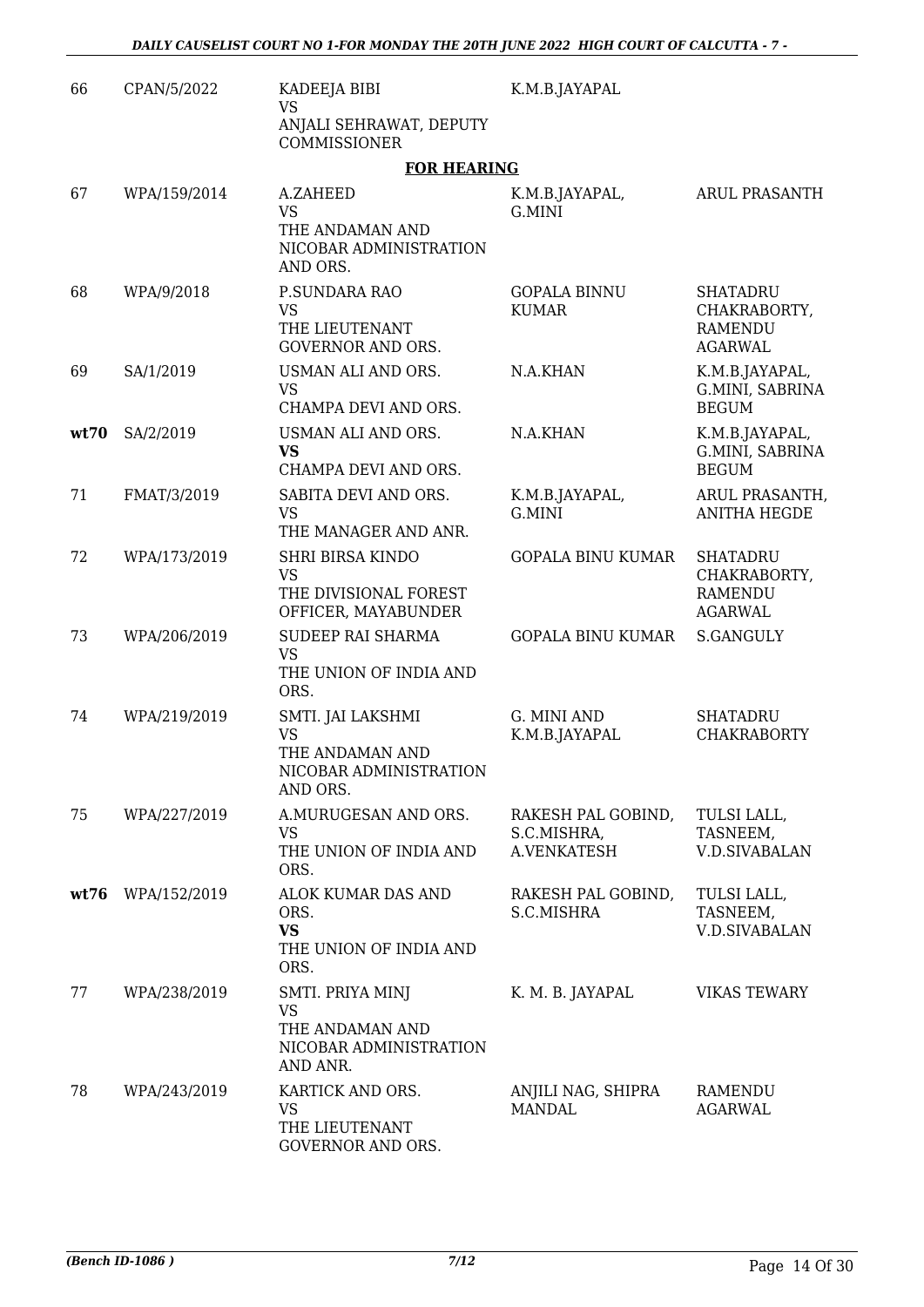| 79 | WPA/248/2019      | <b>A.SUNDAR</b><br><b>VS</b><br>THE HONBLE LIEUTENANT<br><b>GOVERNOR AND ORS.</b>                                                                 | <b>GOPALA BINNU</b><br>KUMAR             | <b>SHATADRU</b><br><b>CHAKRABORTY</b> |
|----|-------------------|---------------------------------------------------------------------------------------------------------------------------------------------------|------------------------------------------|---------------------------------------|
| 80 | WPA/267/2019      | THE GENERAL MANAGER,<br>ANIIDCO LTD.<br><b>VS</b>                                                                                                 | ANJILI NAG,<br>R.PRADEEP                 | <b>GOPALA BINNU</b><br><b>KUMAR</b>   |
| 81 | WPA/287/2019      | Y. JOHN AND ORS.<br>ISLAND TRAVELS PVT. LTD.<br><b>VS</b><br>THE ANDAMAN AND<br>NICOBAR ADMINISTRATION                                            | DEEP CHAIM KABIR,<br><b>AJITH PRASAD</b> | <b>ANJILI NAG</b>                     |
| 82 | WPA/329/2019      | AND ORS.<br>TOURIST WORKERS UNION<br>AND ANR.<br><b>VS</b>                                                                                        | <b>GOPALA BINNU</b><br><b>KUMAR</b>      | V.TIWARI, ANJILI<br><b>NAG</b>        |
|    |                   | THE ANDAMAN AND<br>NICOBAR ADMINISTRATION<br>AND ORS.                                                                                             |                                          |                                       |
| 83 | SAT/1/2020        | M. T. SAIDU AND ORS.<br><b>VS</b><br>M/S. ANDAMAN TIMBER<br>INDUSTRIES LIMITED AND<br>ANR.                                                        | K. VIJAY KUMAR                           | K. M. B JAYAPAL                       |
| 84 | FMA/1/2020        | ARPITA GHOSH<br><b>VS</b><br>SHIV PRASAD AND ANR.                                                                                                 | LOKESH CHEZIAN                           | S.C.MISHRA                            |
| 85 | FMAT/2/2020       | <b>JAVED NISAR</b><br><b>VS</b><br>THE MANAGER, UNITED<br><b>INDIA INSURANCE</b><br>COMPANY LTD. AND ANR.                                         | K.M.B.JAYAPAL                            | N.A.KHAN, ARUL<br><b>PRASANTH</b>     |
|    | IA NO: CAN/1/2021 |                                                                                                                                                   |                                          |                                       |
| 86 | WPA/34/2020       | SMTI. REBA MONDAL<br>VS<br>THE UNION OF INDIA AND<br>ORS.                                                                                         | <b>ANANDA HALDER</b>                     | RAMENDU<br>AGARWAL                    |
| 87 | WPA/54/2020       | KISHEN RAM<br><b>VS</b><br>THE LIEUTENANT<br><b>GOVERNOR AND ORS.</b>                                                                             | G. MINI AND K.M.B.<br>JAYAPAL            | <b>SHATADRU</b><br><b>CHAKRABORTY</b> |
| 88 | WPA/59/2020       | G.P.MANI<br><b>VS</b><br>ANDAMAN NICOBAR<br><b>ISLANDS INTEGRATED</b><br><b>DEVELOPMENT</b><br>CORPORATION LIMITED<br>(ANIIDCO) AND ANOTHER       | <b>GOPALA BINNU</b><br><b>KUMAR</b>      |                                       |
| 89 | WPA/90/2020       | S. SHANMUGANATHAN<br><b>VS</b><br>ANDAMAN NICOBAR<br><b>ISLANDS INTEGRATED</b><br><b>DEVELOPMENT</b><br>CORPORATION LIMITED<br>(ANIIDCO) AND ANR. | GOPALA BINU KUMAR                        | <b>ANJILI NAG</b>                     |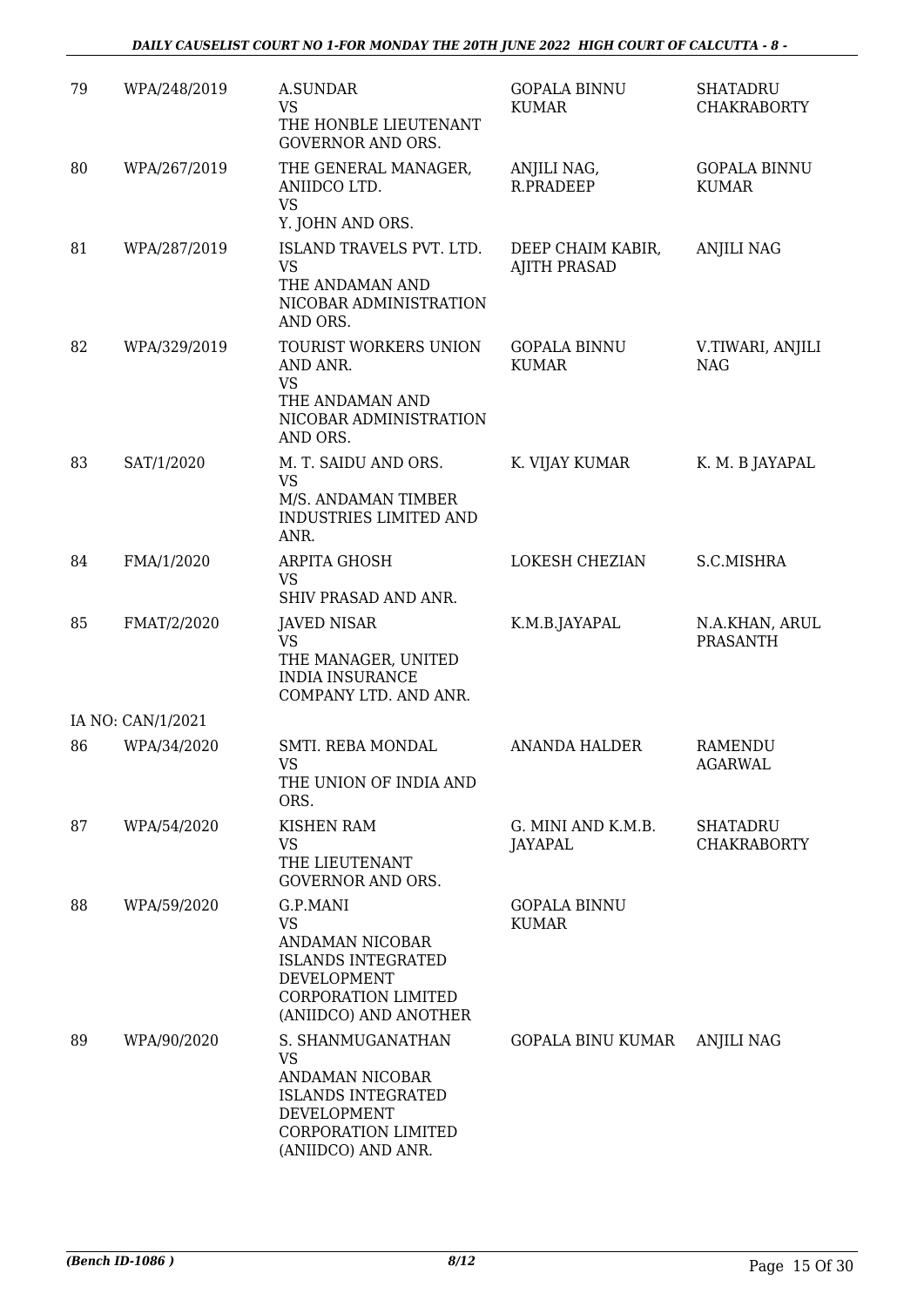| 90   | WPA/94/2020   | JOHN EKKA AND ORS.<br><b>VS</b><br>THE UNION OF INDIA AND<br>ORS.                                          | <b>GOPALA BINNU</b><br><b>KUMAR</b> | <b>SHATADRU</b><br><b>CHAKRABORTY</b> |
|------|---------------|------------------------------------------------------------------------------------------------------------|-------------------------------------|---------------------------------------|
| 91   | WPA/96/2020   | P.VAIKUNTA RAO<br><b>VS</b><br>THE UNION OF INDIA AND<br>ORS.                                              | <b>GOPALA BINNU</b><br><b>KUMAR</b> | <b>SHATADRU</b><br><b>CHAKRABORTY</b> |
| 92   | WPA/102/2020  | SHRI. AKSHAY PANT<br><b>VS</b><br>THE UNION OF INDIA AND<br>ORS.                                           | G. MINI AND K.M.B.<br>JAYAPAL       | M.P.KAMARAJ                           |
| 93   | WPA/109/2020  | <b>SASI KALA</b><br><b>VS</b><br>THE UNION OF INDIA AND<br>ORS.                                            | K.M.B.JAYAPAL,<br>G.MINI            | RAMENDU<br><b>AGARWAL</b>             |
| wt94 | WPA/110/2020  | <b>KHATHIJA</b><br><b>VS</b><br>THE UNION OF INDIA AND<br>ORS.                                             | K.M.B.JAYAPAL                       | <b>RAMENDU</b><br><b>AGARWAL</b>      |
| 95   | WPA/121/2020  | SOBHANA KUMARI<br><b>VS</b><br>THE LIEUTENANT<br><b>GOVERNOR AND ORS.</b>                                  | <b>GOPALA BINNU</b><br><b>KUMAR</b> | <b>SHATADRU</b><br><b>CHAKRABORTY</b> |
| 96   | WPA/123/2020  | M.KRISHNAN<br><b>VS</b><br>THE LT GOVERNOR AND<br>ORS.                                                     | MOHAMMED<br><b>TABRAIZ</b>          | <b>ARUL PRASANTH</b>                  |
| 97   | WPA/137/2020  | MOHD. NASRULLAH<br><b>VS</b><br>THE COMMISSIONER,<br><b>GOOD AND SERVICE TAX</b><br>AND ORS.               | <b>ANANDA HALDER</b>                | A.K.MANDAL                            |
| 98   | WPA/149/2020  | M/S T.T. TRADING<br>COMPANY AND ANR.<br><b>VS</b><br>THE ANDAMAN AND<br>NICOBAR ADMINISTRATION<br>AND ORS. | ANJILI NAG, SHIPRA<br>MANDAL        | <b>ARUL PRASANTH</b>                  |
| 99   | WPA/8463/2020 | SHRI. V. RAVICHANDRAN<br>AND ANR.<br><b>VS</b><br>THE LT.GOVERNOR AND<br>ORS.                              | GOPALA BINU KUMAR                   | RAMENDU<br><b>AGARWAL</b>             |
| 100  | WPA/2/2021    | <b>S.RAVINDRAN</b><br><b>VS</b><br>THE ADMINISTRATOR AND<br>ORS.                                           | ANJILI NAG, SHIPRA<br><b>MANDAL</b> | <b>SHATADRU</b><br><b>CHAKRABORTY</b> |
| 101  | WPA/5/2021    | S.KEDERAMMA<br>VS<br>THE PRINCIPAL CHIEF<br>CONSERVATOR OF FOREST                                          | <b>ANANDA HALDER</b>                |                                       |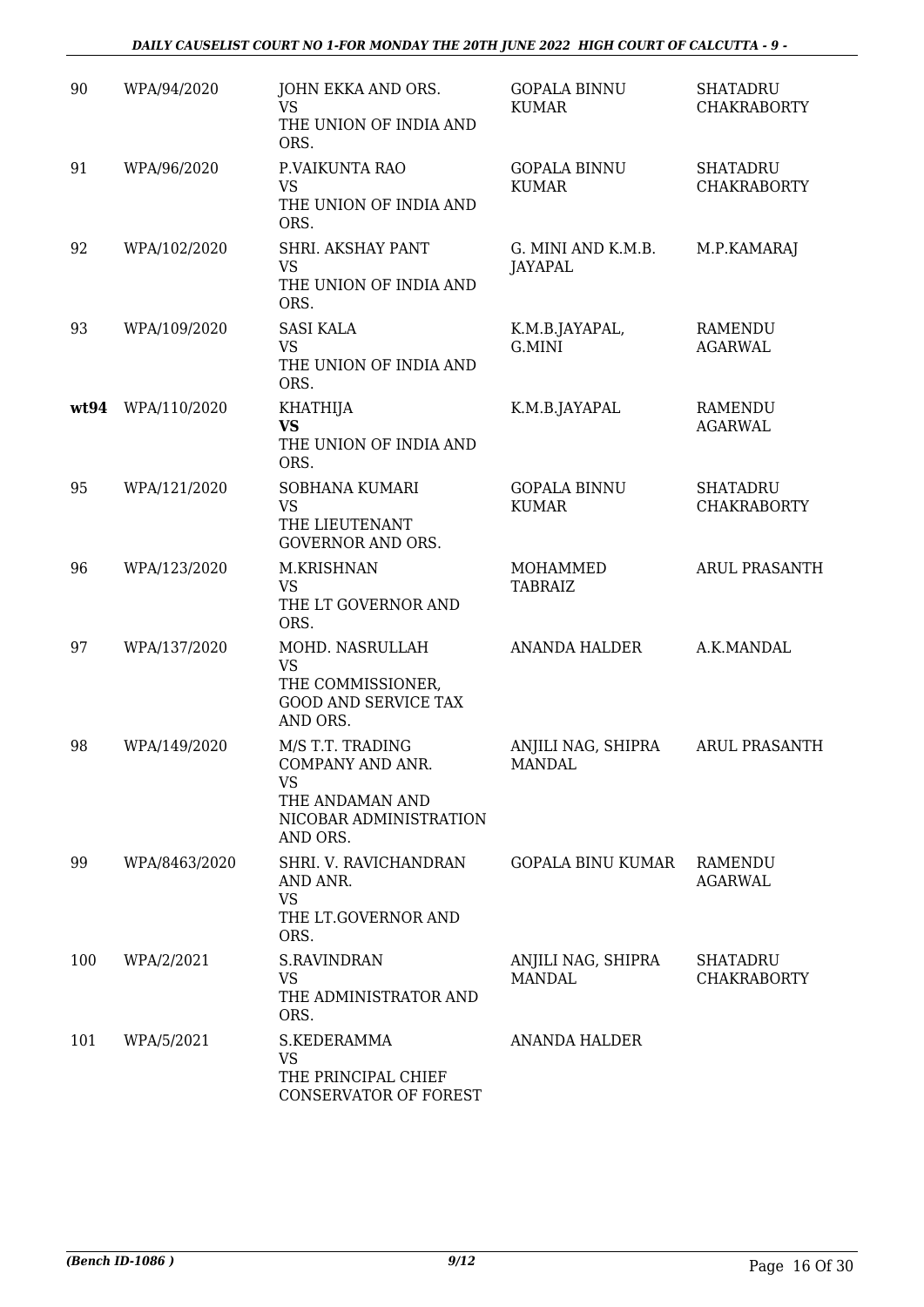DAILY CAUSELIST COURT NO 1-FOR MONDAY THE 20TH JUNE 2022 HIGH COURT OF CALCUTTA - 10 -

| 102 | WPA/44/2021                               | ASHA, ASSISTANT<br>ENGINEER-I<br><b>VS</b><br>THE LT. GOVERNOR AND<br>ORS.                                                       | RAJINDER SINGH,<br><b>TAPAN KUMAR DAS</b>   | <b>SHATADRU</b><br>CHAKRABORTY,<br>ARUL PRASANTH,<br>K.VIJAY KUMAR |
|-----|-------------------------------------------|----------------------------------------------------------------------------------------------------------------------------------|---------------------------------------------|--------------------------------------------------------------------|
| 103 | WPA/58/2021                               | KAUSHALYA DEVI<br><b>VS</b><br>THE LIEUTENANT<br><b>GOVERNOR AND ORS.</b>                                                        | K. M. B. JAYAPAL                            | <b>SHATADRU</b><br><b>CHAKRABORTY</b>                              |
|     | wt104 WPA/59/2021                         | M.HEERA KUNWAR<br><b>VS</b><br>THE LIEUTENANT<br><b>GOVERNOR AND ORS.</b>                                                        | K.M.B. Jayapal                              | <b>SHATADRU</b><br><b>CHAKRABORTY</b>                              |
|     | wt105 WPA/60/2021                         | PREM KUMARI<br><b>VS</b><br>THE LIEUTENANT<br><b>GOVERNOR AND ORS.</b>                                                           | K.M.B.JAYAPAL                               | <b>SHATADRU</b><br><b>CHAKRABORTY</b>                              |
|     | wt106 WPA/61/2021                         | PREM LALL<br><b>VS</b><br>THE LIEUTENANT<br><b>GOVERNOR AND ORS.</b>                                                             | K.M.B. JAYAPAL                              | <b>SHATADRU</b><br><b>CHAKRABORTY</b>                              |
|     | wt107 WPA/62/2021                         | DEEPAK LALL<br><b>VS</b><br>THE LIEUTENANT<br><b>GOVERNOR AND ORS.</b>                                                           | K.M.B.JAYAPAL                               | <b>SHATADRU</b><br><b>CHAKRABORTY</b>                              |
|     | wt108 WPA/65/2021                         | KAILASH KUMARI<br><b>VS</b><br>THE LIEUTENANT<br><b>GOVERNOR AND ORS.</b>                                                        | K.M.B JAYAPAL                               | <b>SHATADRU</b><br><b>CHAKRABORTY</b>                              |
| 109 | WPA/76/2021                               | <b>RAM BHAJAN</b><br><b>VS</b><br>THE LIEUTENANT<br><b>GOVERNOR AND ORS.</b>                                                     | K.M.B JAYAPAL                               | <b>SHATADRU</b><br><b>CHAKRABORTY</b>                              |
| 110 | WPA/126/2021                              | SMTI. PAVITRA KUMARI<br><b>VS</b><br>THE ANDAMAN AND<br>NICOBAR ADMINISTRATION<br>AND ORS.                                       | K.M.B.JAYAPAL AND<br>G. MINI                | <b>RAMENDU</b><br>AGARWAL, G.BINNU<br><b>KUMAR</b>                 |
| 111 | WPA/150/2021                              | SMTI. E. SHYAMALA<br><b>VS</b><br>THE TEHSILDAR AND ORS.                                                                         | VISHAL KR. BISWAS,<br><b>ANJILI NAG</b>     | <b>SHATADRU</b><br><b>CHAKRABORTY</b>                              |
| 112 | WPA/187/2021<br>WITH WP 6019/2020 LIMITED | <b>SMARTSPACE</b><br>WITH WP 6020/2020 INFRASTRUCTURE PRIVATE<br><b>VS</b>                                                       | M.MUKHERJEE,<br>S.SARKAR, SHYAMAL<br>SARKAR | RAMENDU<br>AGARWAL, AJAY<br><b>KUMAR MANDAL</b>                    |
|     | wt113 WPA/43/2019                         | UNION OF INDIA AND ORS.<br><b>SMARTSPACE</b><br><b>INFRASTRUCTURE PRIVATE</b><br>LIMITED<br><b>VS</b><br>UNION OF INDIA AND ORS. | SHYAMAL SARKAR,<br>K.VIJAY KUMAR            | RAMENDU<br><b>AGARWAL</b>                                          |
|     | wt114 WPA/56/2019                         | JOGESHWAR NATH ARORA<br>VS<br>THE LIEUTENANT<br><b>GOVERNOR AND ORS.</b>                                                         | <b>ANJILI NAG</b>                           | <b>RAMENDU</b><br><b>AGARWAL</b>                                   |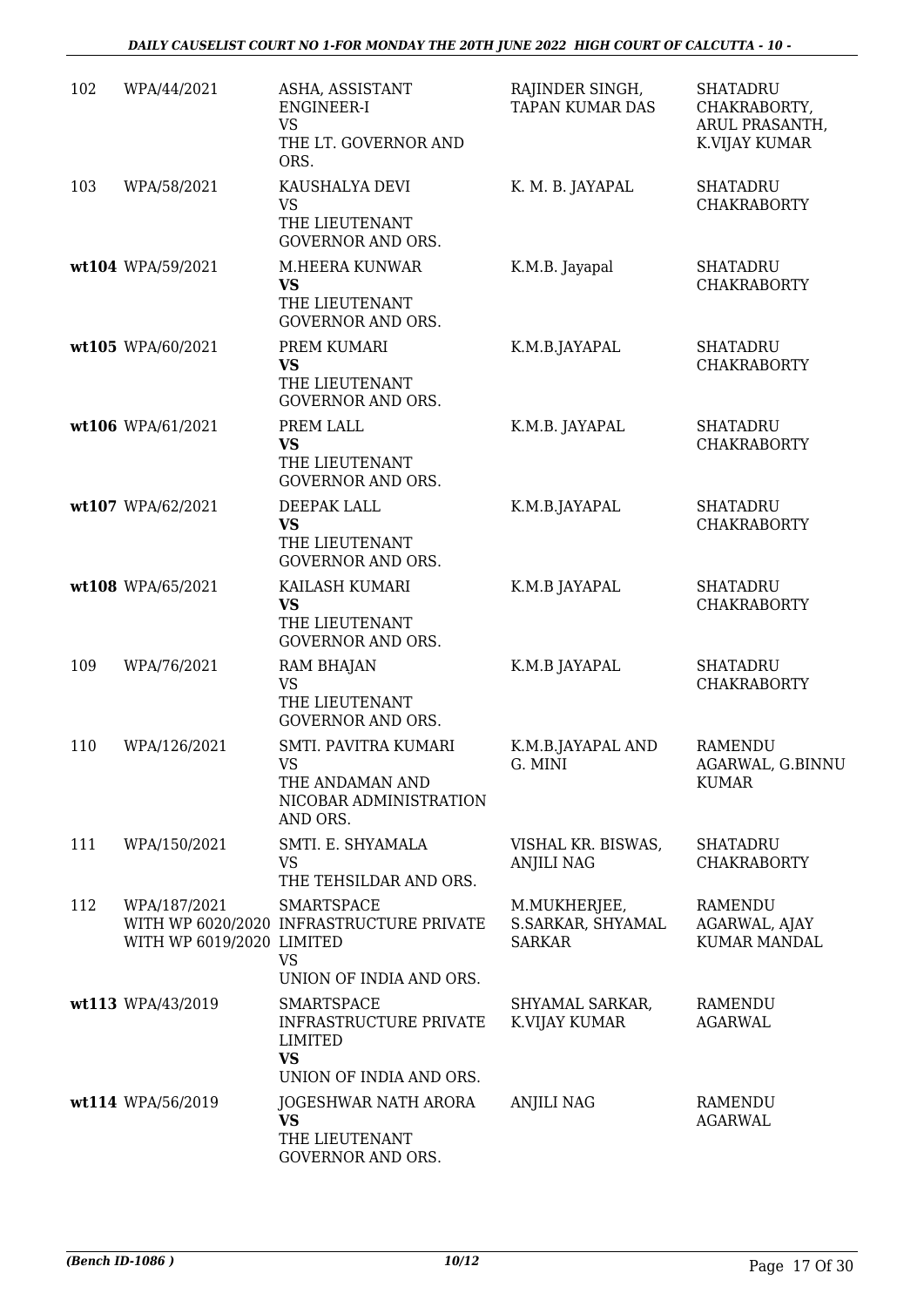|     | wt115 WPA/57/2019 | <b>GIRISH ARORA</b><br><b>VS</b><br>THE LIEUTENANT<br><b>GOVERNOR AND ORS.</b>                                           | <b>ANJILI NAG</b>                   | <b>RAMENDU</b><br><b>AGARWAL</b>      |
|-----|-------------------|--------------------------------------------------------------------------------------------------------------------------|-------------------------------------|---------------------------------------|
| 116 | WPA/199/2021      | SHONA LAVALAI ROY AND<br><b>ANOTHERS</b><br><b>VS</b><br>THE ANDAMAN AND<br>NICOBAR ADMINISTRATION<br><b>AND OTHERS</b>  | KMB JAYAPAL, G MINI ARUL PRASANTH   |                                       |
| 117 | WPA/245/2021      | DR.MANGESH ANANDRAO<br><b>BANKAR</b><br><b>VS</b><br>THE CHAIRMAN, ANIMERS                                               | <b>GOPALA BINNU</b><br><b>KUMAR</b> | RAMENDU<br><b>AGARWAL</b>             |
| 118 | WPA/256/2021      | <b>SHANKER CH. DAS</b><br><b>VS</b><br>THE ANDAMAN AND<br>NICOBAR ADMINISTRATION<br><b>AND OTHERS</b>                    | <b>GOPALA BINNU</b><br><b>KUMAR</b> | <b>SHATADRU</b><br><b>CHAKRABORTY</b> |
| 119 | WPA/271/2021      | SUBENDU MATA AND ORS.<br><b>VS</b><br>THE HON'BLE<br>LT.GOVERNOR AND ORS.                                                | <b>GOPALA BINNU</b><br><b>KUMAR</b> | RAMENDU<br><b>AGARWAL</b>             |
|     | IA NO: CAN/1/2022 |                                                                                                                          |                                     |                                       |
| 120 | FAT/1/2022        | <b>SANTOSH</b><br><b>VS</b><br>KAVITA SHARMA                                                                             | <b>K.SABIR</b>                      |                                       |
| 121 | AP/4/2022         | M. MUTHARANAM @<br>MUTHURANAM<br>VS<br>M. RAMAMOORTHY                                                                    | <b>ANJILI NAG</b>                   |                                       |
| 122 | WPA/27/2022       | A. SUBRAMANIAM<br><b>VS</b><br>THE LIEUTENANT<br><b>GOVERNOR AND OTHERS</b>                                              | <b>GOPALA BINNU</b><br><b>KUMAR</b> | <b>ARUL PRASANTH</b>                  |
| 123 | WPA/39/2022       | SMT B CHANDRA KALA AND<br><b>ORS</b><br><b>VS</b><br>THE CHIEF SECRETARY,<br>ANDAMAN AND NICOBAR<br><b>ADMIN AND ORS</b> | NANDINI MITRA,<br>SANJAY SAHA       | <b>ANJILI NAG</b>                     |
| 124 | WPA/49/2022       | T.SAMSUDDEEN AND<br><b>OTHERS</b><br><b>VS</b><br>THE LIEUTENANT<br><b>GOVERNOR AND OTHERS</b>                           | <b>GOPALA BINNU</b><br><b>KUMAR</b> | DEEP CHAIM KABIR,<br>RAJINDER SINGH   |
| 125 | WPA/56/2022       | POONAM KUMARI<br><b>VS</b><br>THE DIRECTOR                                                                               | <b>ANJILI NAG</b>                   |                                       |
| 126 | WPA/64/2022       | S. SANTOSH KUMAR AND<br><b>OTHERS</b><br><b>VS</b><br>THE LIEUTENANT<br><b>GOVERNOR AND OTHERS</b>                       | <b>ANJILI NAG</b>                   | N.A.KHAN                              |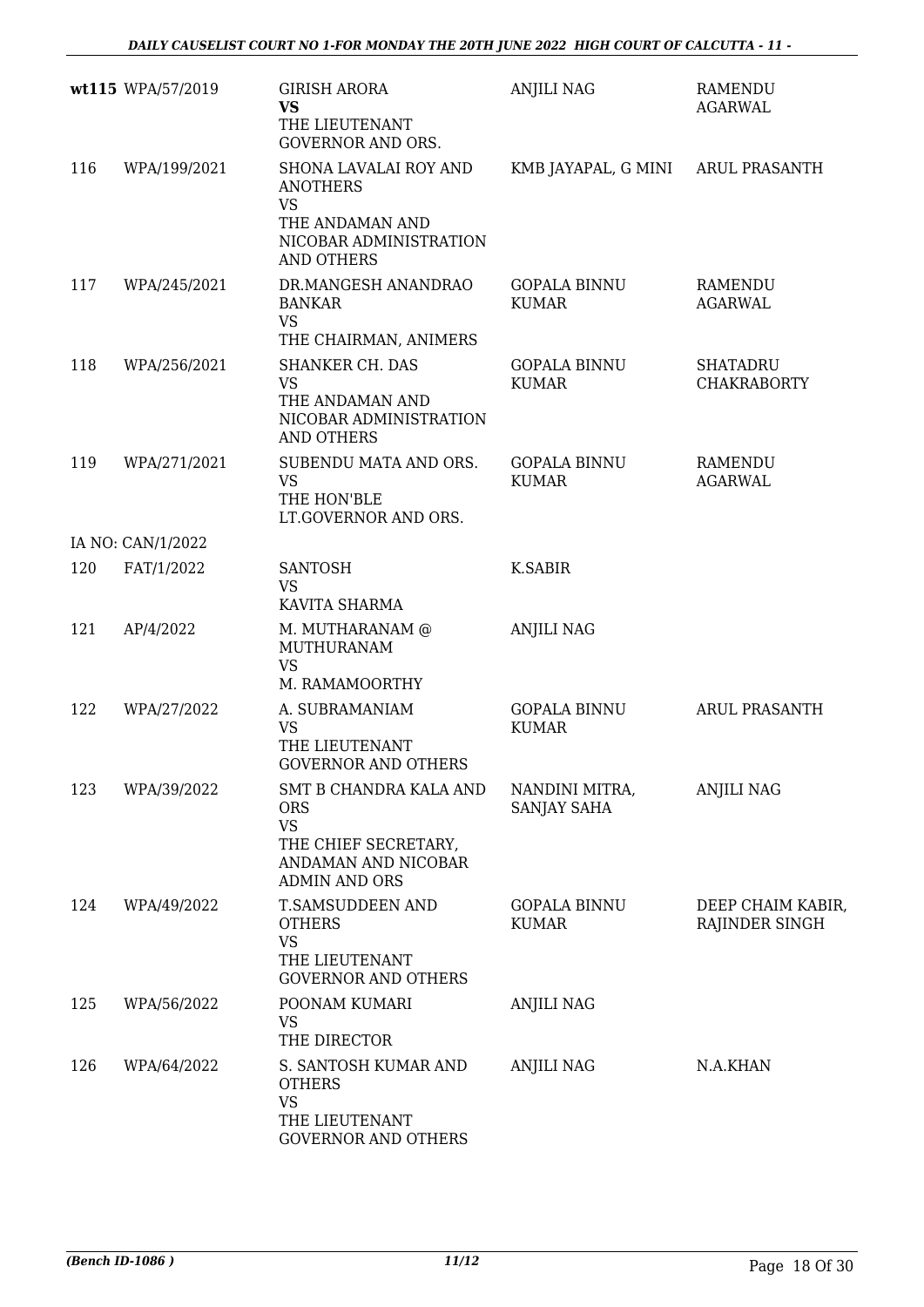| 127 | WPA/66/2022  | ANDAMAN AND NICOBAR<br><b>COOPERATIVE WORKERS</b><br><b>UNION</b><br>VS<br>MALABAR COOPERATIVE<br><b>COCONUT FARMING</b><br>SOCIETY OGRABRAJ | <b>G.BINNU KUMAR</b>                | DEEP CHAIM KABIR,<br><b>S.AJITH PRASAD</b> |
|-----|--------------|----------------------------------------------------------------------------------------------------------------------------------------------|-------------------------------------|--------------------------------------------|
| 128 | WPA/131/2022 | ABDUL LAISH<br>VS<br>ANDAMAN AND NICOBAR<br>STATE COOPERATIVE BANK<br>LIMITED AND ANR.                                                       | <b>GOPALA BINNU</b><br><b>KUMAR</b> | ALISHAM<br>VENKATESH                       |
| 129 | WPA/156/2022 | PRITI LAXMI SINGH<br>VS<br>ANDAMAN AND NICOBAR<br>STATE COOPERATIVE BANK<br>LIMITED AND ORS.                                                 | G. BINNU KUMAR                      |                                            |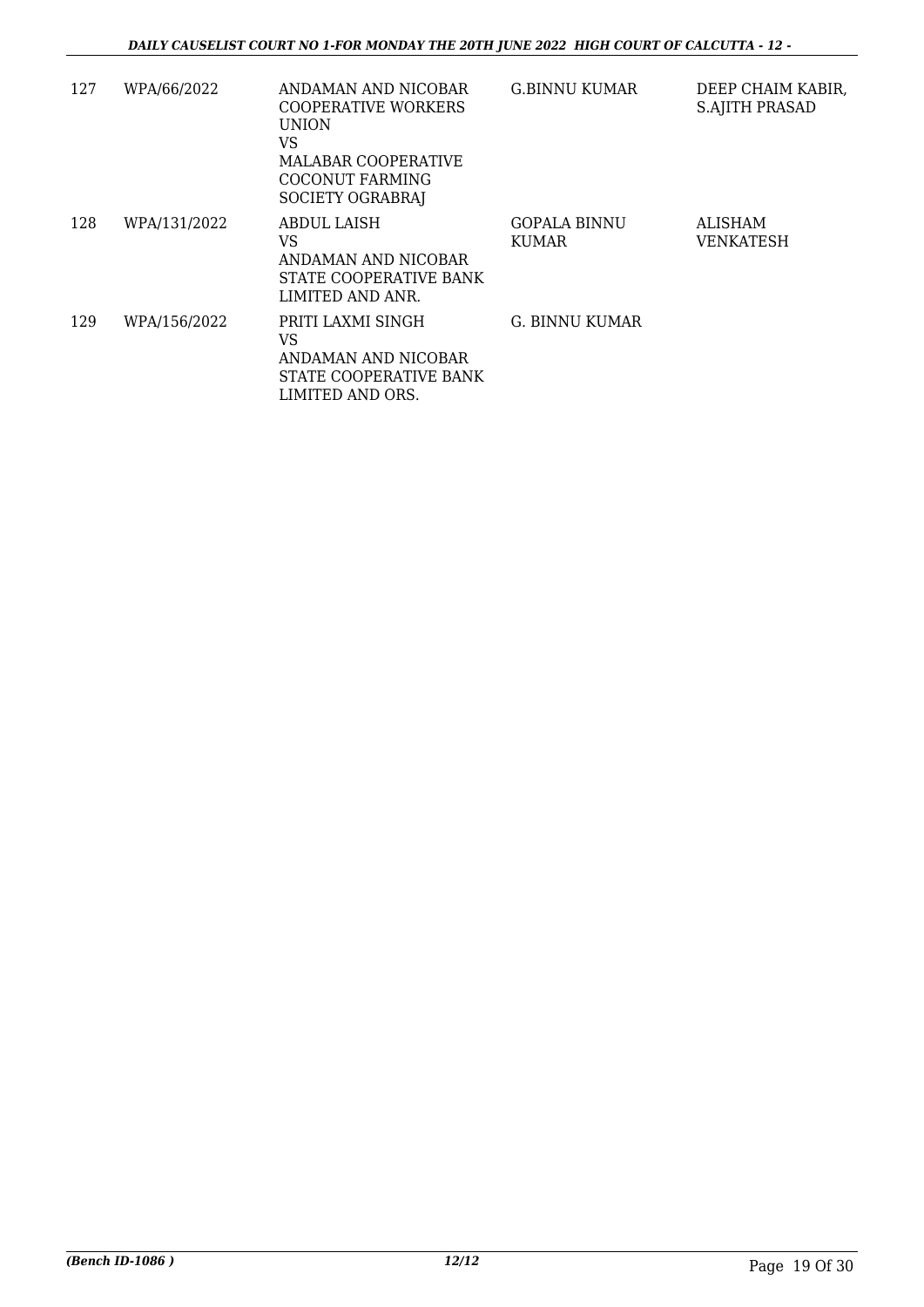

## Calcutta High Court **In The Circuit Bench at Port Blair**

### **Appellate Side**

**DAILY CAUSELIST For Monday The 20th June 2022**

**COURT NO. 2**

**SINGLE BENCH (SB)**

### **HON'BLE JUSTICE TIRTHANKAR GHOSH**

|                | <b>MOTION</b>                 |                                                                                                                                    |                                     |                                                                     |  |
|----------------|-------------------------------|------------------------------------------------------------------------------------------------------------------------------------|-------------------------------------|---------------------------------------------------------------------|--|
| $\mathbf{1}$   | WPA/160/2021                  | <b>BALA CHANDRAN</b><br><b>VS</b><br>THE ANDAMAN AND<br>NICOBAR ADMINISTRATION<br>AND ORS.                                         | S.AJITH PRASAD,<br>D.C.KABIR        | V.TIWARI                                                            |  |
| $\overline{2}$ | WPA/184/2021                  | SAKTHI SHIPPING<br><b>LOGISTICS PRIVATE</b><br>LIMITED AND ANR.<br><b>VS</b><br>THE HON'BLE LIEUTENANT<br><b>GOVERNOR AND ORS.</b> | <b>GOPALA BINNU</b><br><b>KUMAR</b> | <b>SHATADRU</b><br>CHAKRABORTY,<br><b>RAMENDU</b><br><b>AGARWAL</b> |  |
|                | IA NO: CAN/2/2021, CAN/3/2021 |                                                                                                                                    |                                     |                                                                     |  |
| 3              | WPA/200/2021                  | NIKHIL HALDER<br><b>VS</b><br>THE ANDAMAN AND<br>NICOBAR ADMINISTRATION<br>AND OTHERS                                              | KMB JAYAPAL, G MINI ARUL PRASANTH   |                                                                     |  |
| 4              | WPA/241/2021                  | RADHA KANTA MAHANTA<br><b>VS</b><br>UNION OF INDIA AND ORS.                                                                        | <b>BISWAJIT GOSWAMI</b>             |                                                                     |  |
| 5              | WPA/248/2021                  | M/S RAGASUMUM<br>CONSTRUCTORS AND ORS<br><b>VS</b><br>THE LIEUTENANT<br><b>GOVERNOR AND OTHERS</b>                                 | <b>GOPALA BINNU</b><br><b>KUMAR</b> | <b>RAMENDU</b><br><b>AGARWAL</b>                                    |  |
| 6              | WPA/264/2021                  | VINAY PAL SINGH<br><b>VS</b><br>THE LIEUTENANT<br><b>GOVERNOR AND OTHERS</b>                                                       | K.M.B. JAYAPAL                      | <b>SHATADRU</b><br>CHAKRABORTY,<br><b>ANANDA HALDER</b>             |  |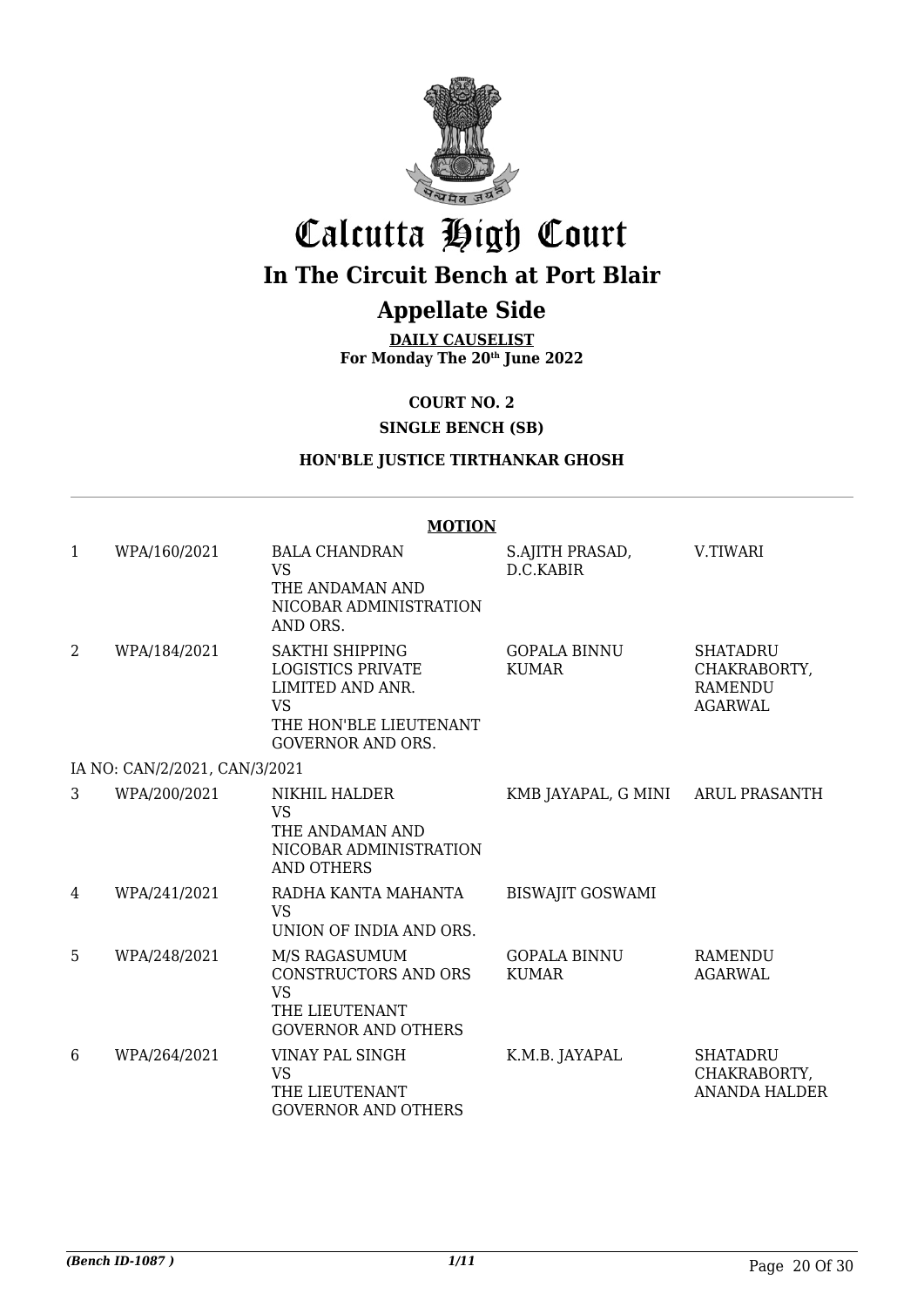| $\overline{7}$ | WPA/294/2021                                 | PRAKASH MISTRY<br><b>VS</b><br>THE DEPUTY<br><b>COMMISSIONER AND</b><br><b>OTHERS</b>                                     | <b>ANANDA HALDER</b>                | RAMENDU<br><b>AGARWAL</b> |
|----------------|----------------------------------------------|---------------------------------------------------------------------------------------------------------------------------|-------------------------------------|---------------------------|
| 8              | WPA/315/2021                                 | SANJEET ROY<br><b>VS</b><br>THE ANDAMAN AND<br>NICOBAR ADMINISTRATION<br><b>AND OTHERS</b>                                | K.M.B.JAYAPAL                       | N.A.KHAN                  |
| 9              | CRR/2/2022                                   | <b>AMIT KUMAR</b><br>VS<br>THE STATE                                                                                      | <b>ALISHAM</b><br><b>VENKATESH</b>  | S.KARMAKAR                |
| 10             | CO/2/2022                                    | NAMITA MISTRY AND<br><b>ANOTHER</b><br><b>VS</b><br>PARITOSH MISTRY AND<br><b>OTHERS</b>                                  | <b>GOPALA BINNU</b><br><b>KUMAR</b> |                           |
| 11             | WPA/3/2022                                   | THE GENERAL SECRETARY<br><b>VS</b><br>THE DIRECTOR<br>(CARI)/CIARI-ICAR THE<br>CENTRAL AGRICULTURAL<br>RESEARCH INSTITUTE | N.A.KHAN                            |                           |
| 12             | CRR/3/2022                                   | M/S ADMIRAL MARINE<br>SERVICE PVT. LTD. AND<br><b>OTHERS</b><br><b>VS</b><br>THE STATE                                    | <b>DOLLY SARKAR</b>                 | <b>AJIT PRASAD</b>        |
| 13             | CRA/6/2022<br>IN CRAN 1/2022,<br>CRAN 2/2022 | THE STATE<br><b>VS</b><br>ROHIT URAON                                                                                     | A.S.ZINU                            |                           |
|                | IA NO: CRAN/1/2022, CRAN/2/2022              |                                                                                                                           |                                     |                           |
| 14             | CRR/7/2022                                   | <b>SUSHEEL DIXIT</b><br><b>VS</b><br>M/S BAREFOOT RESORTS<br>AND LEISURE'S PVT. LTD.                                      | <b>GOPALA BINNU</b><br><b>KUMAR</b> |                           |
| 15             | CRR/8/2022                                   | V.K.NISHAD BEGUM<br><b>VS</b><br>JOSE P. JOHN AND ANR.                                                                    | <b>ANJILI NAg</b>                   |                           |
| 16             | CRR/9/2022                                   | RAJANI KNTO BURMAN<br><b>VS</b><br>THE STATE                                                                              | <b>S.AJITH PRASAD</b>               |                           |
| 17             | CRR/10/2022                                  | S.P. BIJU<br><b>VS</b><br>S.B. NYNEISHIA                                                                                  | RAKESH KUMAR                        |                           |
| 18             | CRR/12/2022<br><b>IN CRAN 1/2022</b>         | RAKESH KUMAR SHIL AND<br>ORS.<br><b>VS</b><br>THE STATE                                                                   | D.ILANGO                            |                           |
|                |                                              |                                                                                                                           |                                     |                           |

IA NO: CRAN/1/2022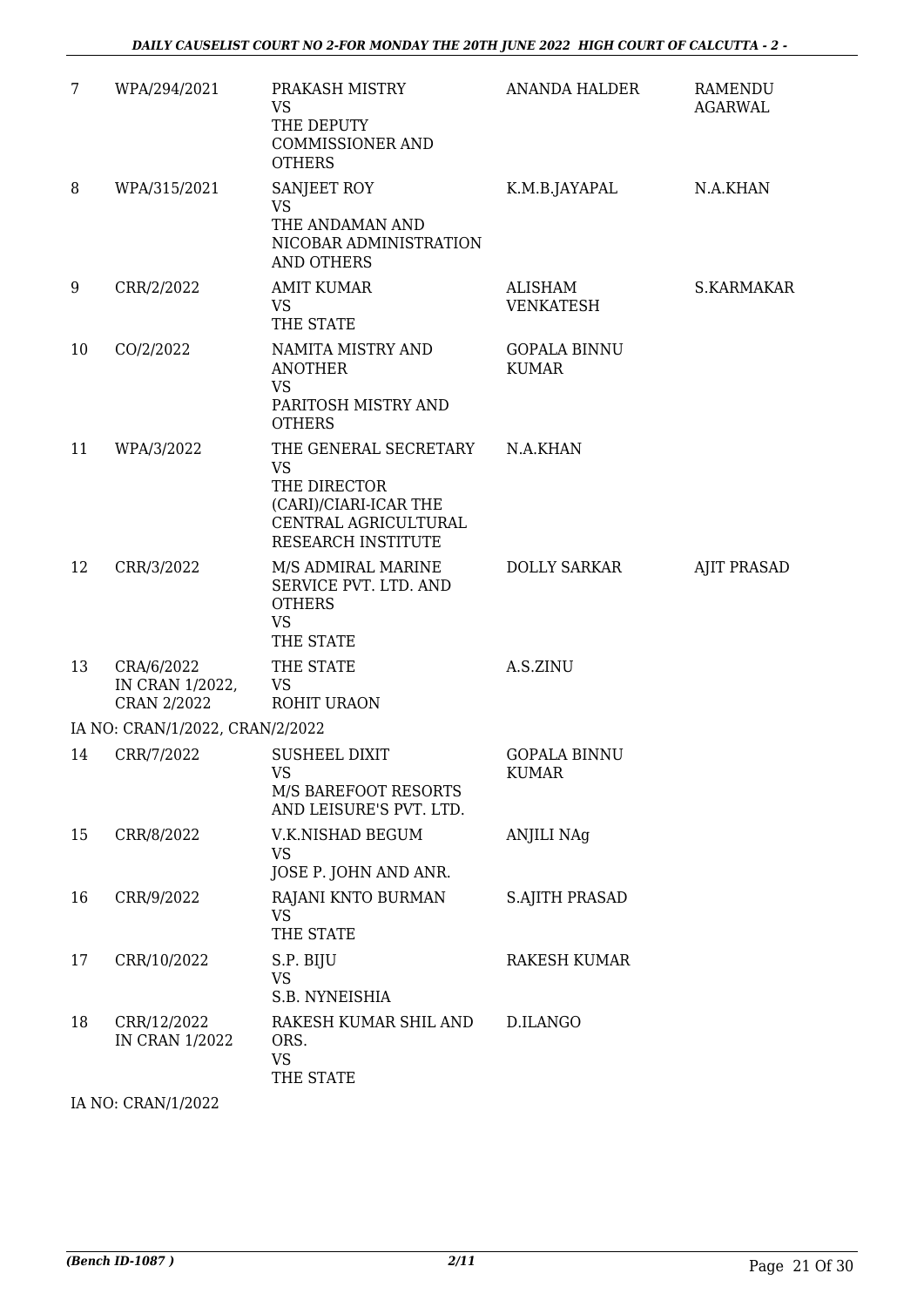| 19 | WPA/14/2022 | <b>SHAHINA BANO</b><br><b>VS</b><br>THE CHIEF SECRETARY<br>AND ORS.                                                                     | <b>GOPALA BINNU</b><br><b>KUMAR</b> |                                                                     |
|----|-------------|-----------------------------------------------------------------------------------------------------------------------------------------|-------------------------------------|---------------------------------------------------------------------|
| 20 | WPA/16/2022 | K.R.SURESH KUMAR<br><b>VS</b><br>THE LIEUTENANT<br><b>GOVERNOR AND OTHERS</b>                                                           | V.D. SIVABALAN                      | <b>SALIM MOHAMMED</b>                                               |
| 21 | WPA/43/2022 | MES EMPLOYEES UNION<br><b>VS</b><br>THE UNION OF INDIA AND<br><b>OTHERS</b>                                                             | PARDESHIA MUNDA                     |                                                                     |
| 22 | WPA/50/2022 | <b>SHAKTI DAS</b><br><b>VS</b><br>THE DEPUTY<br><b>COMMISSIONER AND</b><br><b>OTHERS</b>                                                | ANANDA HALDER                       | SALIM MOHAMMED,<br><b>V.D.SIVABALAN</b>                             |
| 23 | WPA/62/2022 | <b>JAG NARAYAN</b><br><b>VS</b><br>THE ANDAMAN AND<br>NICOBAR ADMINISTRATION<br>AND ORS.                                                | K.M.B.JAYAPAL                       | <b>SALIM MOHAMMED</b>                                               |
| 24 | WPA/75/2022 | M/S HONEY BAR AND<br><b>RESTAURANT</b><br><b>VS</b><br>THE UNION TERRITORY OF<br>ANDAMAN AND NICOBAR<br><b>ISLAND AND ORS.</b>          | K.M.B. JAYAPAL                      | <b>SHATADRU</b><br>CHAKRABORTY,<br><b>RAMENDU</b><br><b>AGARWAL</b> |
| 25 | WPA/80/2022 | <b>PURNIMA</b><br><b>VS</b><br>THE ANDAMAN AND<br>NICOBAR ADMINISTRATION<br>AND ANR.                                                    | K.M.B. JAYAPAL                      |                                                                     |
| 26 | WPA/82/2022 | <b>SASHIKALA</b><br>VS.<br>THE ANDAMAN AND<br>NICOBAR ADMINISTRATION<br>AND ANR.                                                        | K.M.B.JAYAPAL                       |                                                                     |
| 27 | WPA/84/2022 | <b>SULABHA KISHEN</b><br><b>VS</b><br>THE ANDAMAN AND<br>NICOBAR ADMINISTRATION<br>AND ANR.                                             | K.M.B. JAYAPAL                      |                                                                     |
| 28 | WPA/90/2022 | ASIT KUMAR MALLICK AND<br><b>ORS</b><br><b>VS</b><br>THE CHIEF<br>SECRETARY, ANDAMAN AND<br>NICOBAR ADMIN, PORT<br><b>BLAIR AND ORS</b> | SANJAY SAHA                         |                                                                     |
| 29 | WPA/97/2022 | THE DIVISIONAL FOREST<br><b>OFFICER</b><br><b>VS</b><br>PRADEEP KUJUR                                                                   | N.A. KHAN                           |                                                                     |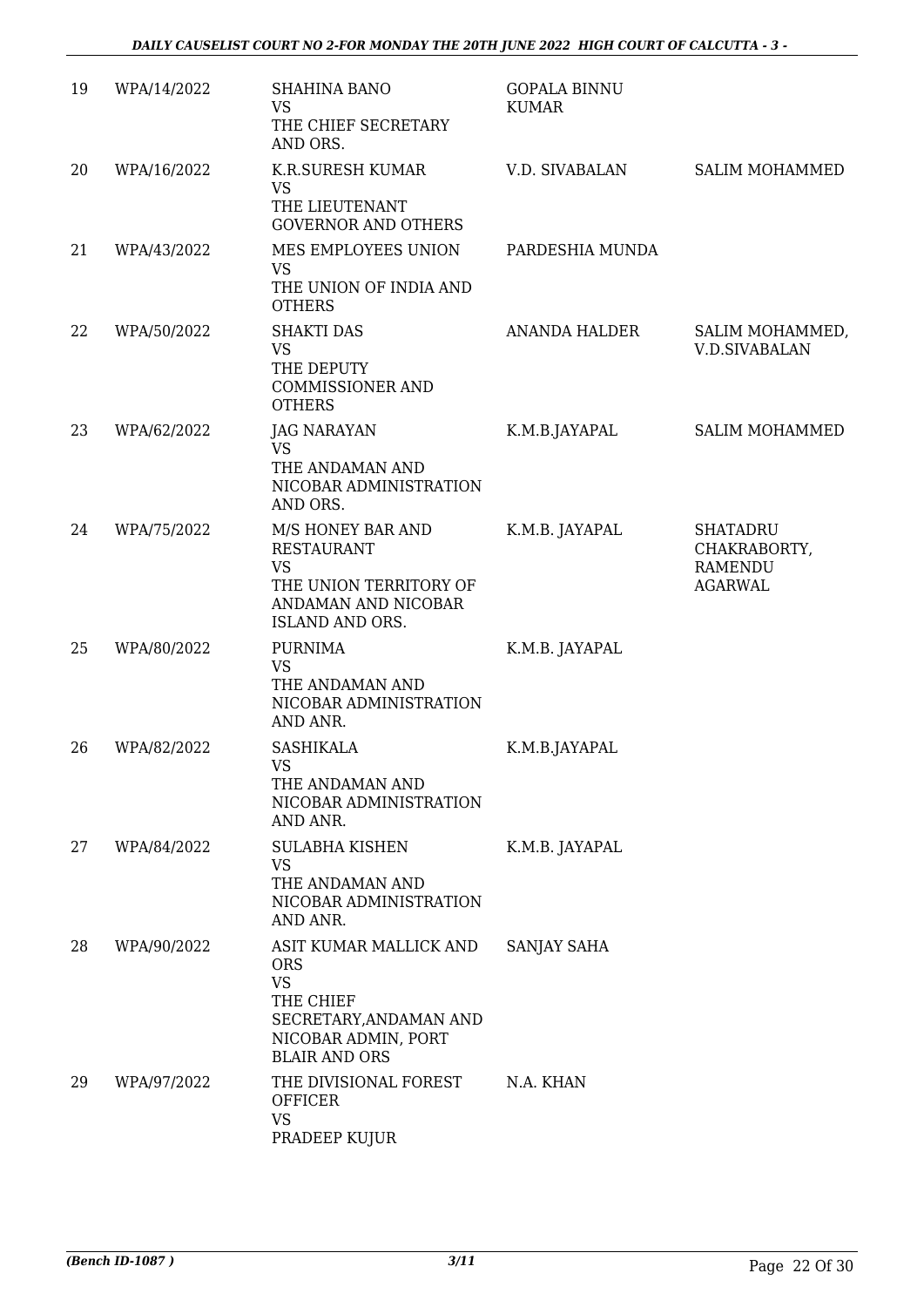| 30 | WPA/104/2022 | A. PRIYADHARSHAN ALIAS<br><b>DARSAN</b><br><b>VS</b><br>THE ANDAMAN AND<br>NICOBAR ADMINISTRATION<br>AND ORS. | K.M.B. JAYAPAL                      |                                       |
|----|--------------|---------------------------------------------------------------------------------------------------------------|-------------------------------------|---------------------------------------|
| 31 | WPA/110/2022 | S. BALARAMAN<br><b>VS</b><br>THE ANDAMAN AND<br>NICOBAR ADMINISTRATION<br>AND ANR.                            | K.M.B. JAYAPAL                      |                                       |
| 32 | WPA/113/2022 | ANITA MONDALAND ANR.<br><b>VS</b><br>THE LIEUTENANT<br><b>GOVERNOR AND ORS.</b>                               | MAHESHWAR LALL,<br>VEEDUR NARAYAN   | <b>SHATADRU</b><br><b>CHAKRABORTY</b> |
| 33 | WPA/114/2022 | PURNIMA RANI DAS<br>VS.<br>THE PRADHAN                                                                        | <b>GOPALA BINNU</b><br><b>KUMAR</b> |                                       |
| 34 | WPA/130/2022 | SUDESH SINGH AND ANR.<br><b>VS</b><br>THE LIEUTENANT<br><b>GOVERNOR AND ORS.</b>                              | <b>ANJILI NAG</b>                   |                                       |
| 35 | WPA/136/2022 | M/S ISLAND SPORTS<br><b>EMPORIUM</b><br><b>VS</b><br>THE ASSISTANT<br>COMMISSIONER                            | K.SABIR                             |                                       |
| 36 | WPA/160/2022 | <b>MAN KUMARI</b><br><b>VS</b><br>PORT BLAIR MUNICIPAL<br>COUNCIL                                             | RAKESH KUMAR                        |                                       |
| 37 | WPA/163/2022 | SEA SHELL HOTELS AND<br>RESORTS AND ORS.<br><b>VS</b><br>THE LIEUTENANT<br><b>GOVERNOR AND ORS.</b>           | <b>ANJILI NAG</b>                   |                                       |
| 38 | WPA/165/2022 | SEA SHELL SAMSSARA AND<br><b>ORS</b><br><b>VS</b><br>THE LIEUTENANT<br><b>GOVERNOR AND ORS.</b>               | <b>ANJILI NAG</b>                   |                                       |
| 39 | WPA/167/2022 | SYMPHONY PALMS<br><b>VS</b><br>THE LIEUTENANT<br><b>GOVERNOR</b>                                              | <b>ANJILI NAG</b>                   |                                       |
| 40 | WPA/170/2022 | M. ALAGU RAJAN<br><b>VS</b><br>THE SUPERINTENDING<br>ENGINEER AND ANR.                                        | V.D.SIVABALAN                       |                                       |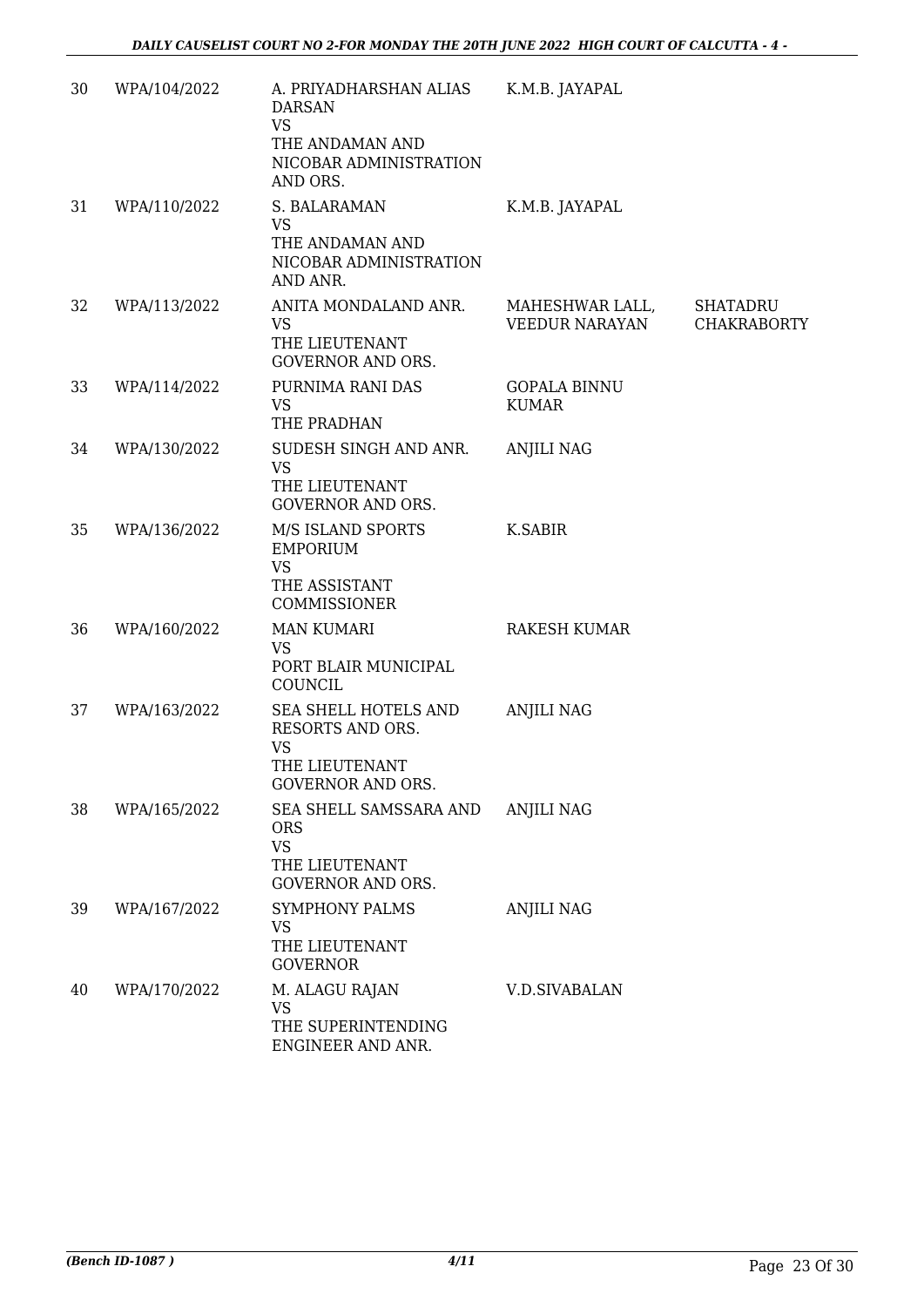| 41 | WPA/172/2022                    | G.GANAPATHI<br>MUTHURAMU<br><b>VS</b><br>THE TEHSILDAR AND<br><b>OTHERS</b>              | <b>ARUL PRASANTH</b>                |                                 |
|----|---------------------------------|------------------------------------------------------------------------------------------|-------------------------------------|---------------------------------|
|    |                                 | <b>FOR ORDERS</b>                                                                        |                                     |                                 |
| 42 | SAT/10/2020                     | <b>ANANTA</b><br><b>VS</b><br>RAMACHANDER AND ANR.                                       | K.M.B.JAYAPAL                       | <b>ANJILI NAG</b>               |
| 43 | WPA/124/2020                    | M.KRISHNAN<br><b>VS</b><br>THE LIEUTENANT<br><b>GOVERNOR AND ORS.</b>                    | MOHD. TABRAIZ                       | RAMENDU<br><b>AGARWAL</b>       |
| 44 | WPA/92/2021                     | SHABAB ALI AND ORS.<br><b>VS</b><br>THE LIEUTENANT<br><b>GOVERNOR AND ORS.</b>           | <b>ANANDA HALDER</b>                | ARUL PRASANTH,<br>K.M.B.JAYAPAL |
|    | wt45 WPA/313/2018               | <b>SHOBA SINGH</b><br><b>VS</b><br>THE ANDAMAN AND<br>NICOBAR ADMINISTRATION<br>AND ORS. | K.M.B.JAYAPAL                       |                                 |
|    |                                 | <b>APPLICATION</b>                                                                       |                                     |                                 |
| 46 | CPAN/10/2019                    | ANDAMAN SARVAJANIK<br>NIRMAN VIBAG MAZDOOR<br>SANGH AND ANR.<br><b>VS</b><br>D.BALAJI    | <b>GOPALA BINNU</b><br><b>KUMAR</b> | <b>ARUL PRASANTH</b>            |
|    | IA NO: CAN/1/2021               |                                                                                          |                                     |                                 |
| 47 | FMAT/5/2020                     | NEW INDIA ASSURANCE<br>CO. LTD.<br><b>VS</b>                                             | N.A.KHAN                            | A.K.CHARABORTY                  |
|    |                                 | RAJA SEKHAR AND ORS.                                                                     |                                     |                                 |
| 48 | CRA/10/2021                     | THE STATE<br><b>VS</b><br><b>MANOJ PAUL</b>                                              | R                                   |                                 |
|    | IA NO: CRAN/1/2021, CRAN/2/2021 |                                                                                          |                                     |                                 |
| 49 | CRA/13/2021                     | <b>MOHAN KUMAR</b><br><b>VS</b><br>THE STATE                                             | MD. TABRAIZ                         | <b>SUMIT KARMAKAR</b>           |
| 50 | FMA/3/2022                      | LAXMI NARAYAN<br><b>VS</b><br>HARBANS KAUR AND<br><b>OTHERS</b>                          | KMB JAYAPAL, G.MINI                 | <b>ANJILI NAG</b>               |
|    | IA NO: CAN/1/2022               |                                                                                          |                                     |                                 |
|    |                                 | <b>CONTEMPT APPLICATION</b>                                                              |                                     |                                 |
| 51 | CPAN/12/2021                    | <b>S.SUBRAMANIAN</b><br><b>VS</b><br>M.RAJU                                              | <b>G.BINNU KUMAR</b>                |                                 |
|    | IA NO: CAN/1/2021               |                                                                                          |                                     |                                 |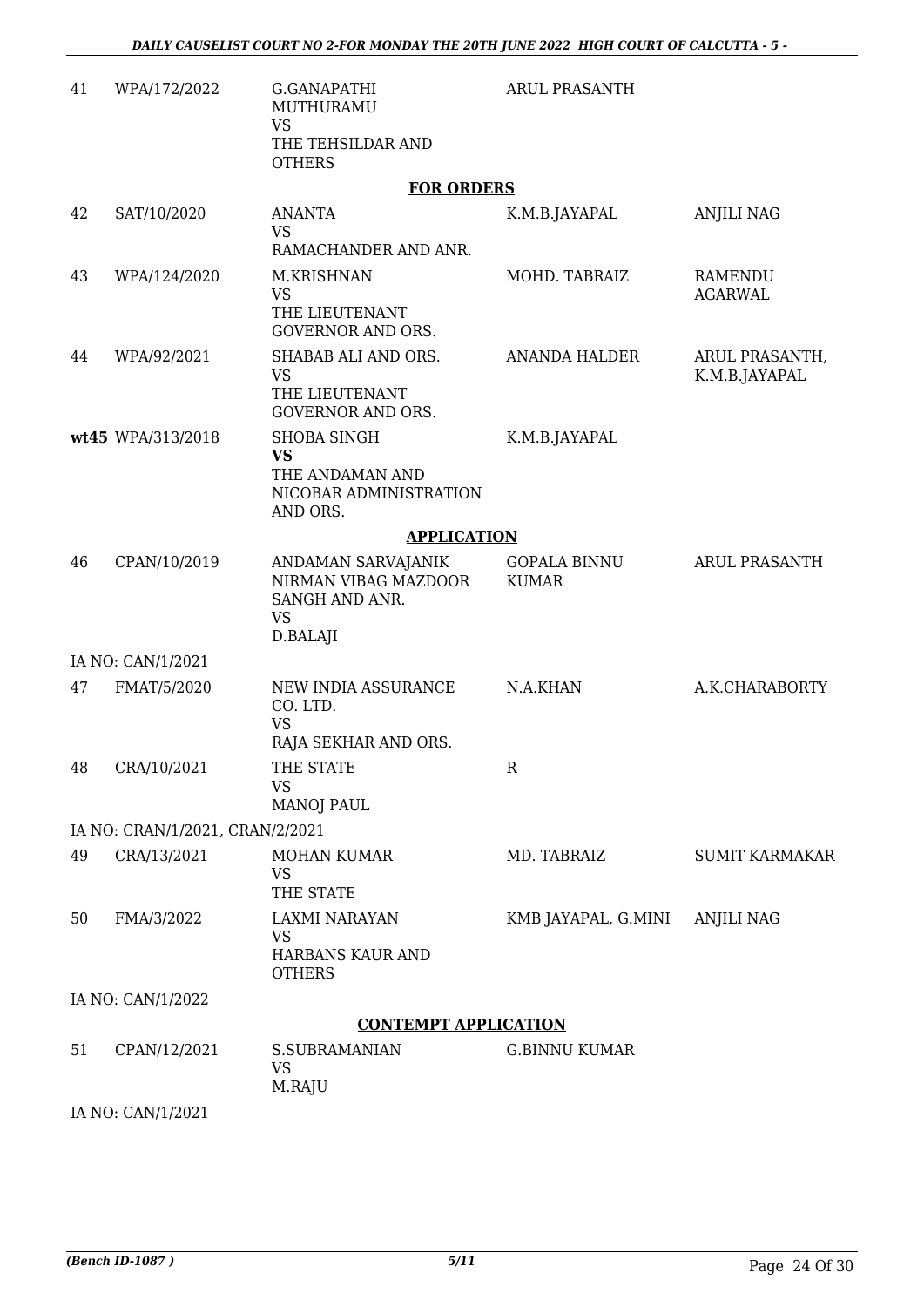| 52 | CPAN/4/2022                                                | KANAN MONDAL AND ORS.<br><b>VS</b><br><b>RAMESH KUMAR</b>                                                | K. SABIR                                           |                                          |
|----|------------------------------------------------------------|----------------------------------------------------------------------------------------------------------|----------------------------------------------------|------------------------------------------|
| 53 | CPAN/7/2022<br><b>WITH CAN 1/2022</b><br>IN WPA 74 of 2022 | SAMIR DHARA AND ORS.<br>VS<br>D.K. JOSHI AND ORS                                                         | <b>ARUL PRASANTH</b>                               |                                          |
|    |                                                            | <b>FOR HEARING</b>                                                                                       |                                                    |                                          |
| 54 | CRR/1/2017                                                 | THE STATE (CBI)<br><b>VS</b><br>NEWAZESH ALI AND ORS.                                                    | RAKESH PAL GOBIND                                  | <b>ARUL PRASANTH</b>                     |
|    | IA NO: CRAN/1/2021                                         |                                                                                                          |                                                    |                                          |
|    | wt55 CRR/17/2018                                           | THE STATE (CBI)<br><b>VS</b><br>MAN MOHAN SINGH                                                          | RAKESH PAL GOBIND,<br>S.C.MISHRA                   | MOHD. TABRAIZ                            |
|    | wt56 CRR/18/2018                                           | THE STATE (CBI)<br><b>VS</b><br>PUSHPA RAJU                                                              | RAKESH PAL GOBIND,<br>S.C.MISHRA                   | <b>GOPALA BINNU</b><br><b>KUMAR</b>      |
|    | wt57 CRR/19/2018                                           | THE STATE (CBI)<br><b>VS</b><br>THOMAS HERENZ AND<br>ORS.                                                | RAKESH PAL GOBIND,<br>S.C.MISHRA                   | K.M.B.JAYAPAL                            |
| 58 | CRA/6/2018                                                 | THE STATE<br><b>VS</b><br><b>SANDIP KUMAR</b>                                                            | <b>SUMIT KARMAKAR</b>                              | <b>GOPALA BINNU</b><br><b>KUMAR</b>      |
| 59 | WPA/236/2018                                               | <b>EXECUTIVE ENGINEER,</b><br>CONSTRUCTION DIVISION-<br>II, APWD<br><b>VS</b><br>S. PRABHAKARAN AND ORS. | <b>SHATADRU</b><br>CHAKRABORTY,<br>RAMENDU AGARWAL | <b>GOPALA BINNU</b><br><b>KUMAR</b>      |
| 60 | CRA/3/2019                                                 | THE STATE<br><b>VS</b><br><b>A.MAHESHWAR RAO AND</b><br>ORS.                                             | <b>S.KARMAKAR</b>                                  | ANJILI NAG, GOPALA<br><b>BINNU KUMAR</b> |
|    | 61 SA/4/2019                                               | <b>JAI NARAYAN SINGH</b><br><b>VS</b><br>BADRUDDIN AND ORS.                                              | K.M.B.JAYAPAL                                      | N.A.KHAN                                 |
| 62 | SA/7/2019                                                  | <b>SUKHODA ROY</b><br><b>VS</b><br>ANWESHA SARKAR AND<br>ANR.                                            | AJAY KUMAR<br><b>MANDAL</b>                        | K.M.B.JAYAPAL,<br>G.MINI                 |
| 63 | CRA/11/2019                                                | <b>SUJIT MAJUMDAR</b><br><b>VS</b><br>THE STATE                                                          | RAKESH PAL GOBIND,<br>S.C.MISHRA                   | A.S.ZINU                                 |
| 64 | CRA/12/2019                                                | PRADEEP HALDER<br><b>VS</b><br>THE STATE                                                                 | D. ILANGO AND R.<br>PRADEEP                        | A.S.ZINU                                 |
| 65 | CRR/18/2019                                                | RUPESH KISHEN<br><b>VS</b><br>THE STATE                                                                  | RAKESH PAL GOBIND                                  | <b>SUMIT KARMAKAR</b>                    |
| 66 | CRR/28/2019                                                | K.D.UNNITHAN<br><b>VS</b><br>THE STATE                                                                   | <b>ANIL KUMAR</b><br><b>CHAKRABORTHY</b>           | <b>SUMIT KARMAKAR</b>                    |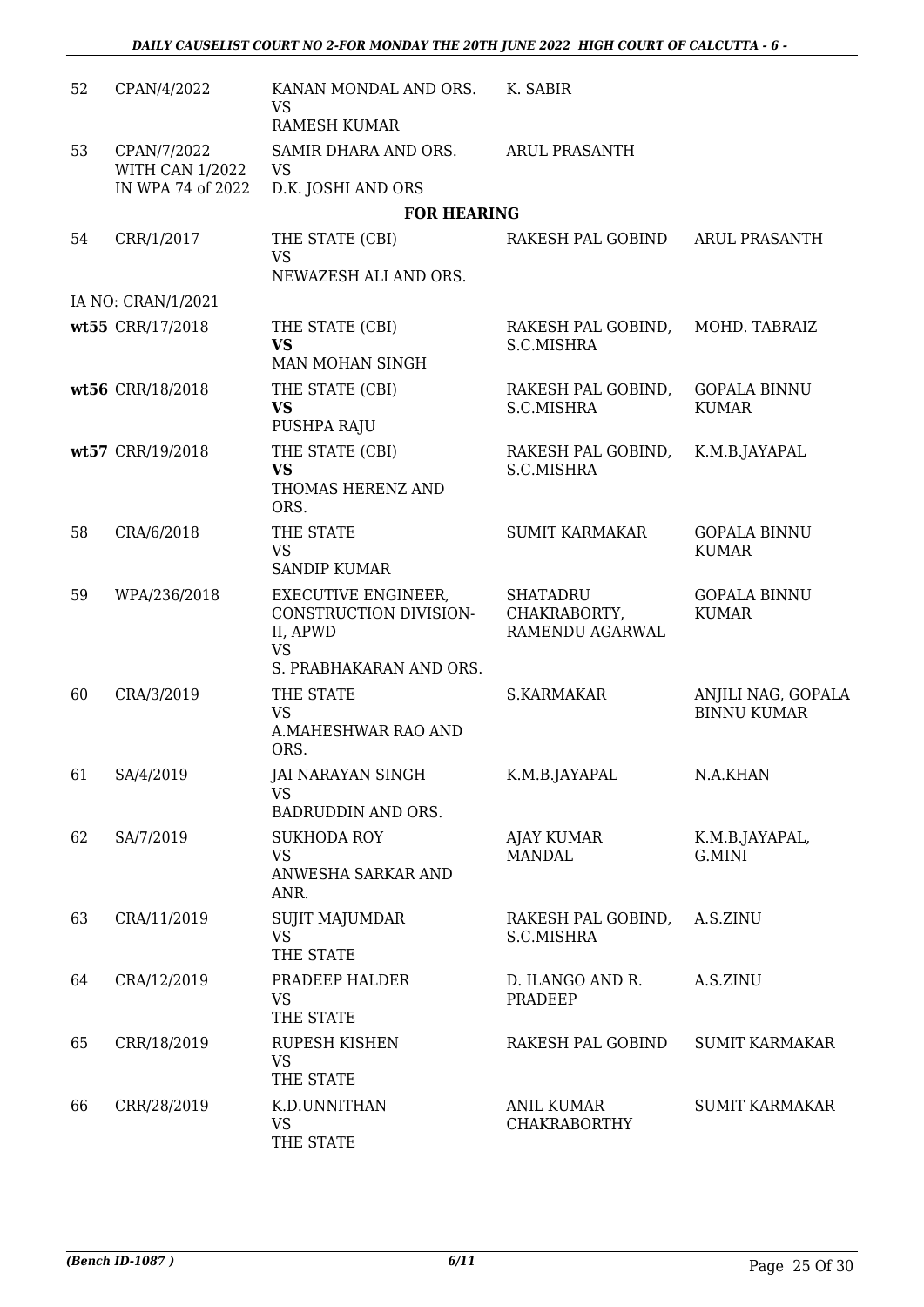| 67 | WPA/209/2019 | R. KAUSHALYA AND ORS.<br><b>VS</b><br>THE UNION OF INDIA AND<br>ORS.                                                          | ANJILI NAG, SHIPRA<br><b>MANDAL</b>                | MOHD. TABRAIZ                                     |
|----|--------------|-------------------------------------------------------------------------------------------------------------------------------|----------------------------------------------------|---------------------------------------------------|
| 68 | WPA/226/2019 | <b>ANDAMAN TIMBER</b><br><b>INDUSTRIES LIMITED</b><br><b>VS</b><br>THE CHIEF SECRETARY                                        | K.M.B.JAYAPAL,<br>G.MINI                           | <b>VIKAS TEWARY</b>                               |
| 69 | WPA/237/2019 | AND ORS.<br>SHRI. S. M. MUSTAFA<br><b>VS</b><br>THE ANDAMAN AND<br>NICOBAR ADMINISTRATION<br>AND ORS.                         | G.MINI AND K.M.B.<br><b>JAYAPAL</b>                | <b>SHATADRU</b><br><b>CHAKRABORTY</b>             |
| 70 | WPA/241/2019 | THE EXECUTIVE ENGINEER<br>NORTH ANDAMAN<br>CONSTRUCTION DIVISION<br>(NACD)<br><b>VS</b><br>SMTI. REKHA NAIR AND<br>ORS.       | <b>SHATADRU</b><br>CHAKRABORTY,<br>RAMENDU AGARWAL | <b>GOPALA BINNU</b><br><b>KUMAR</b>               |
| 71 | WPA/246/2019 | <b>A.SUNDAR</b><br><b>VS</b><br>THE HONBLE LIEUTENANT<br><b>GOVERNOR AND ORS.</b>                                             | <b>GOPALA BINNU</b><br><b>KUMAR</b>                | <b>SHATADRU</b><br><b>CHAKRABORTY</b>             |
| 72 | WPA/263/2019 | KUMAR HARSHAVARDHAN<br><b>VS</b><br>THE UNION OF INDIA AND<br>ORS.                                                            | <b>KMB JAYAPAL</b>                                 | TASNEEM,<br><b>SHATADRU</b><br><b>CHAKRABORTY</b> |
| 73 | WPA/282/2019 | <b>MANOJ PAUL</b><br><b>VS</b><br>THE UNION TERRITORY,<br><b>ADMINISTRATION OF</b><br>ANDAMAN AND NICOBAR<br>ISLANDS AND ORS. | IN PERSON                                          | <b>SHATADRU</b><br><b>CHAKRABORTY</b>             |
| 74 | WPA/289/2019 | YOHANNAN SAJEEVAN AND<br>ANR.<br><b>VS</b><br>ANDAMAN AND NICOBR<br><b>ADMINISTRATION</b>                                     | DEEP CHAIM KABIR,<br><b>AJIT PRASAD</b>            |                                                   |
| 75 | CRA/1/2020   | SAROJIT KULLU<br><b>VS</b><br>THE STATE                                                                                       | D.ILANGO                                           | S.KARMAKAR                                        |
| 76 | SAT/7/2020   | KALAIARASAN AND ORS.<br><b>VS</b><br>ASIF ALI AND ORS.                                                                        | ANJILI NAG                                         | KMB JAYAPAL                                       |
| 77 | WPA/52/2020  | P.KANNAN<br><b>VS</b><br>THE UNION OF INDIA AND<br>ORS.                                                                       | K.M.B.JAYAPAL                                      | AJAY KUMAR<br><b>MANDAL</b>                       |
| 78 | WPA/76/2020  | <b>JOHN WESLEY</b><br><b>VS</b><br>THE ANDAMAN AND<br>NICOBAR ADMINISTRATION<br>AND ORS.                                      | K.VIJAY KUMAR                                      | M.P.KAMARAJ                                       |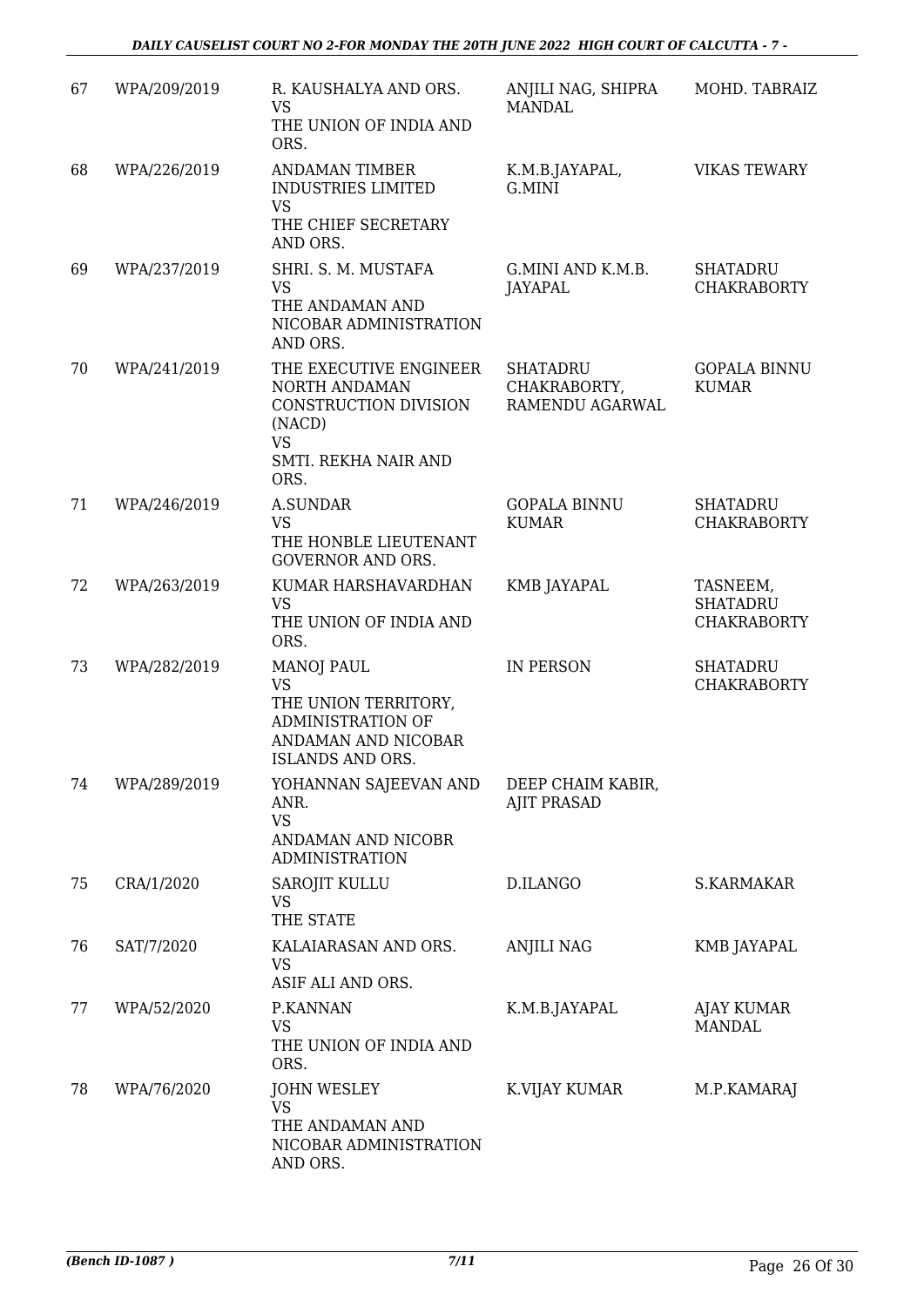| 79 | WPA/91/2020       | Miss Saruna Niza<br><b>VS</b>                                                                | Gopala Binu Kumar                   | Mrs. Anjali Nag                       |
|----|-------------------|----------------------------------------------------------------------------------------------|-------------------------------------|---------------------------------------|
|    |                   | Andaman Nicobar Islands<br><b>Integrated Development</b><br>Corporation Limited<br>(ANIIDCO) |                                     |                                       |
| 80 | WPA/95/2020       | <b>ANITA XESS</b><br><b>VS</b><br>THE UNION OF INDIA AND<br>ORS.                             | <b>GOPALA BINNU</b><br><b>KUMAR</b> | <b>SHATADRU</b><br><b>CHAKRABORTY</b> |
| 81 | WPA/97/2020       | P.YADAVA RAO<br><b>VS</b><br>THE UNION OF INDIA AND<br>ORS.                                  | <b>GOPALA BINNU</b><br><b>KUMAR</b> | <b>SHATADRU</b><br><b>CHAKRABORTY</b> |
| 82 | WPA/105/2020      | PREM KISHEN<br><b>VS</b><br>THE ANDAMAN AND<br>NICOBAR ADMINISTRATION<br>AND ORS.            | K.M.B.JAYAPAL,<br>G.MINI            | <b>RAMENDU</b><br><b>AGARWAL</b>      |
|    | wt83 WPA/103/2020 | <b>HARISH KISHEN</b><br><b>VS</b><br>THE ANDAMAN AND<br>NICOBAR ADMINISTRATION<br>AND ORS.   | K.M.B.JAYAPAL,<br>G.MINI            | <b>RAMENDU</b><br><b>AGARWAL</b>      |
|    | wt84 WPA/104/2020 | <b>RAM KISHEN</b><br><b>VS</b><br>THE ANDAMAN AND<br>NICOBAR ADMINISTRATION<br>AND ORS.      | K.M.B.JAYAPAL,<br>G.MINI            | <b>RAMENDU</b><br><b>AGARWAL</b>      |
|    | wt85 WPA/106/2020 | PERNITA DEVI<br><b>VS</b><br>THE ANDAMAN AND<br>NICOBAR ADMINISTRATION<br>AND ORS.           | K.M.B.JAYAPAL,<br>G.MINI            | <b>RAMENDU</b><br><b>AGARWAL</b>      |
|    | wt86 WPA/70/2021  | HAR JEEVAN RAM<br><b>VS</b><br>THE LIEUTENANT<br><b>GOVERNOR AND ORS.</b>                    | K.M.B.JAYAPAL                       | RAMENDU<br><b>AGARWAL</b>             |
|    | wt87 WPA/71/2021  | PREM KISHEN<br><b>VS</b><br>THE ANDAMAN AND<br>NICOBAR ADMINISTRATION<br>AND ORS.            | K.M.B.JAYAPAL                       | RAMENDU<br><b>AGARWAL</b>             |
|    | wt88 WPA/72/2021  | <b>HARISH KISHEN</b><br><b>VS</b><br>THE ANDAMAN AND<br>NICOBAR ADMINISTRATION<br>AND ORS.   | K.M.B. JAYAPAL                      | RAMENDU<br><b>AGARWAL</b>             |
| 89 | WPA/107/2020      | THE EXECUTIVE ENGINEER<br><b>VS</b><br>S.MANOHARI AND ORS.                                   | V.TIWARI                            | <b>G.BINNU KUMAR</b>                  |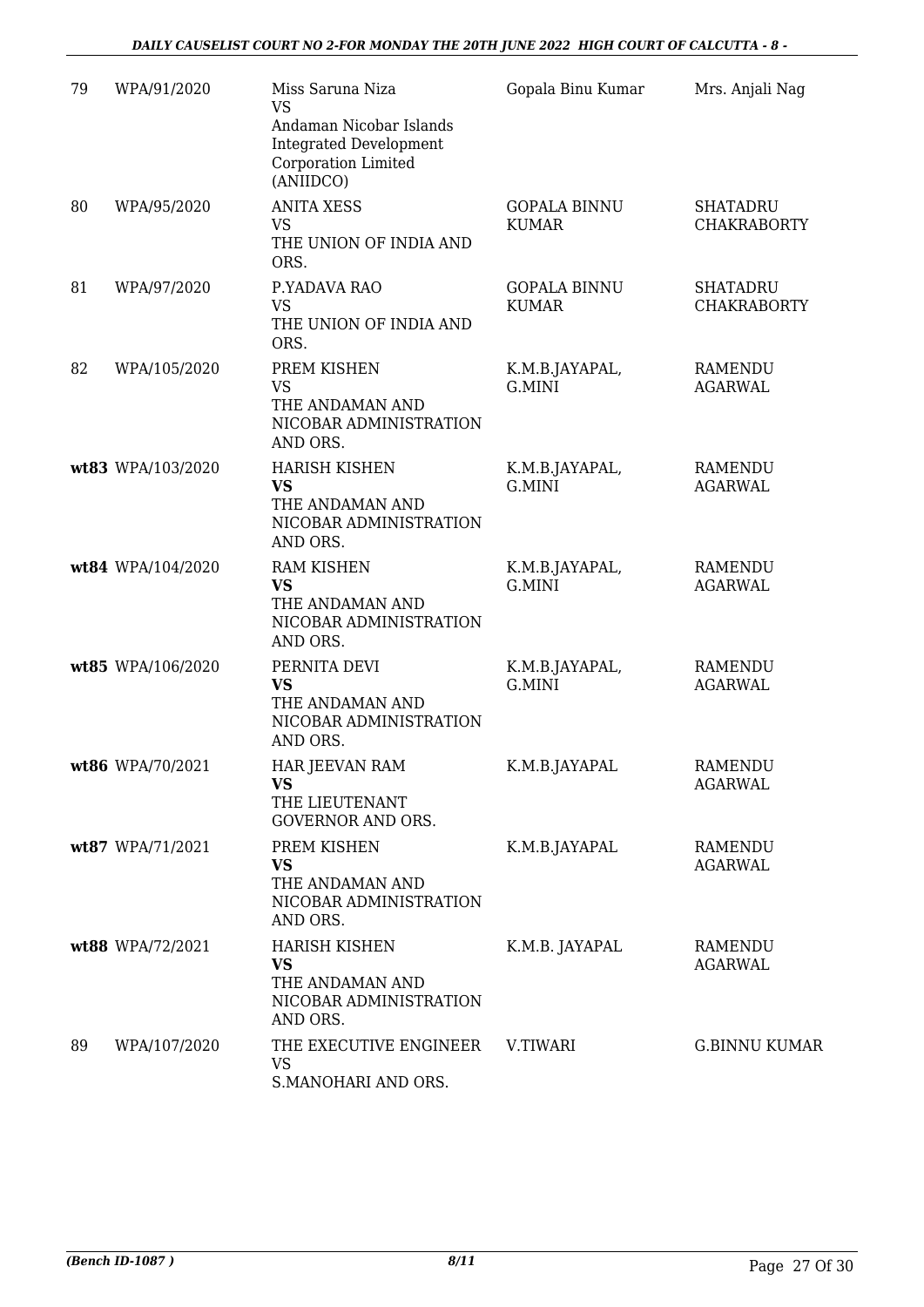|     | wt90 WPA/117/2020             | S.MANOHARI AND ORS.<br><b>VS</b><br>THE EXECUTIVE<br>ENGINEER, PORT BLAIR<br>NORTH DIVISION, APWD | <b>GOPALA BINNU</b><br><b>KUMAR</b>      | V.TIWARI                              |
|-----|-------------------------------|---------------------------------------------------------------------------------------------------|------------------------------------------|---------------------------------------|
| 91  | WPA/119/2020                  | <b>LALTA PRASAD</b><br><b>VS</b><br>THE LIEUTENANT<br><b>GOVERNOR AND ORS.</b>                    | <b>ANANDA HALDER</b>                     | A.K.MANDAL,<br>K.M.B.JAYAPAL          |
| 92  | WPA/135/2020                  | THE DIRECTOR OF<br><b>TRANSPORT</b><br><b>VS</b><br>SHIVNATH AND ORS.                             | <b>KRISHNA RAO</b>                       | <b>G.BINNU KUMAR</b>                  |
| 93  | WPA/139/2020                  | <b>RITA SIL</b><br><b>VS</b><br>THE ADMINISTRATOR<br>(LIEUTENANT GOVERNOR)<br>AND ORS.            | <b>ANJILI NAG</b>                        | <b>ARUL PRASANTH</b>                  |
|     | wt94 WPA/190/2021             | <b>RITA SIL</b><br><b>VS</b><br>THE ADMINISTRATOR<br>(LIEUTENANT GOVERNOR)<br>AND ORS.            | <b>ANJILI NAG</b>                        | <b>ARUL PRASANTH</b>                  |
| 95  | WPA/3052/2020                 | PEARLESCENT MERITECH<br>PVT. LTD. AND ANR.<br><b>VS</b><br>UNION OF INDIA AND ORS.                | <b>ANJILI NAG</b>                        | V.TIWARI                              |
| 96  | CRA/1/2021                    | <b>SAMEER MONDAL</b><br><b>VS</b><br>THE STATE                                                    | <b>GOPALA BINNU</b><br><b>KUMAR</b>      | A.S.ZINU                              |
| 97  | SAT/3/2021                    | <b>SWAPAN MISTRY</b><br><b>VS</b><br>SUDHIR CHANDRA DAS<br>AND ORS.                               | <b>ANANDA HALDER</b>                     | <b>GOPALA BINNU</b><br><b>KUMAR</b>   |
| 98  | CPAN/7/2021<br>IN WP 298/2019 | G.SENGUTTUVAN AND ORS.<br>VS<br>SUNIL ANCHIPAKA, THE<br>DEPUTY COMMISSIONER<br>AND ANR.           | ANJILI NAG, SHIPRA<br><b>MANDAL</b>      | ARUL PRASANTH                         |
|     | IA NO: CAN/1/2022             |                                                                                                   |                                          |                                       |
| 99  | CRA/18/2021                   | K. DURYODHAN<br><b>VS</b><br>THE STATE AND ANOTHER                                                | DEEP CHAIM KABIR,<br><b>AJITH PRASAD</b> | A.S.ZINU                              |
| 100 | WPA/46/2021                   | M. MEGHAVARNAM AND<br>ORS.<br><b>VS</b><br>THE DIRECTOR GENERAL<br>OF SHIPPING AND ORS.           | ANJILI NAG, SHIPRA<br><b>MANDAL</b>      | TULSI LALL,<br>A.K.MANDAL             |
| 101 | WPA/74/2021                   | N. R. SUDHEER KUMAR<br>AND ORS.<br><b>VS</b><br>THE HON'BLE LIEUTENANT<br>GOVERNOR AND ORS.       | <b>GOPALA BINNU</b><br><b>KUMAR</b>      | <b>SHATADRU</b><br><b>CHAKRABORTY</b> |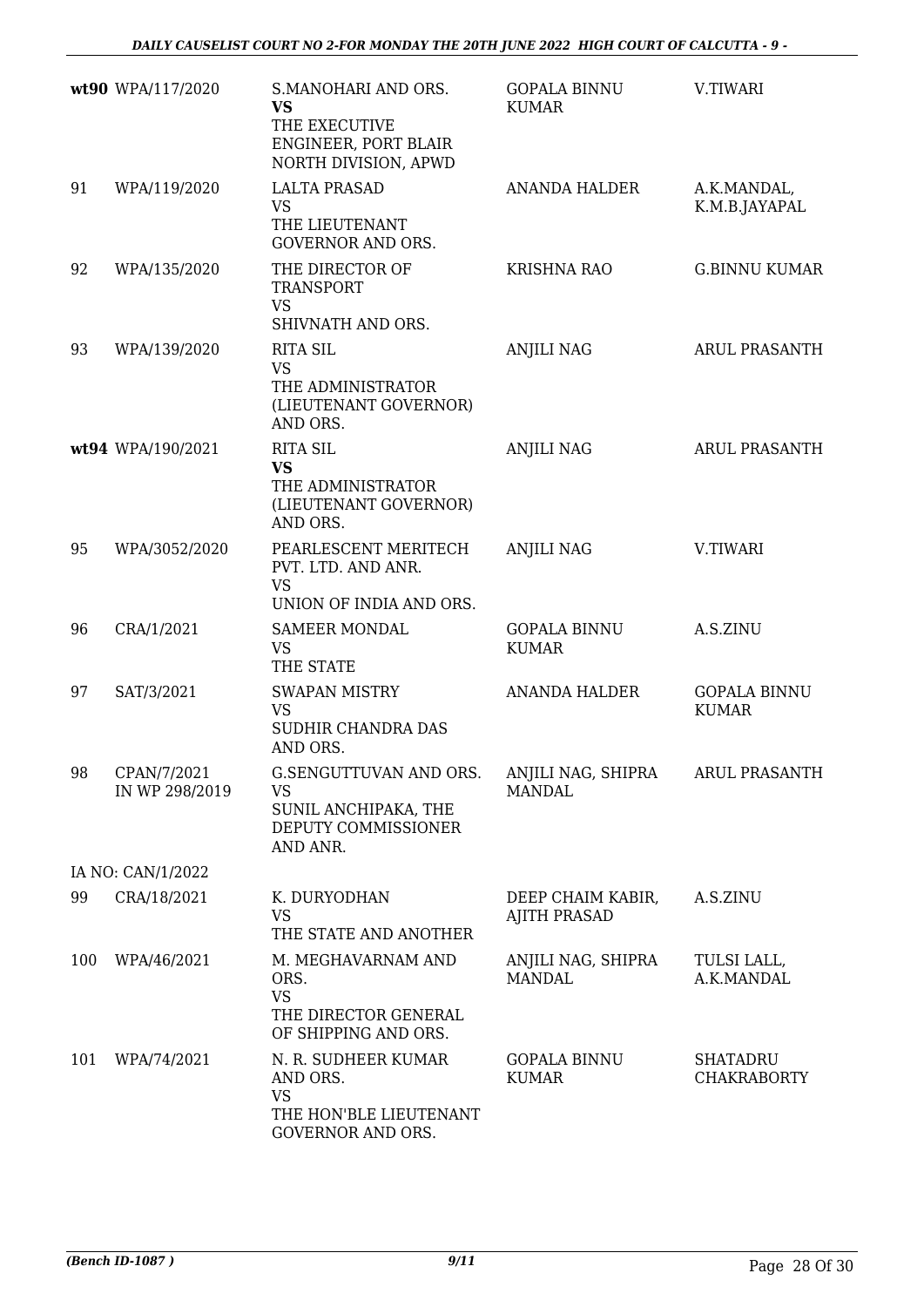| 102 | WPA/78/2021  | ABDUL HASSIM AND ORS.<br><b>VS</b><br>THE LIEUTENANT<br><b>GOVERNOR AND ORS.</b>                                               | MOHD. TABRAIZ                             | <b>SHATADRU</b><br><b>CHAKRABORTY</b>                               |
|-----|--------------|--------------------------------------------------------------------------------------------------------------------------------|-------------------------------------------|---------------------------------------------------------------------|
| 103 | WPA/135/2021 | <b>GANGA DIN</b><br><b>VS</b><br>THE ANDAMAN AND<br>NICOBAR ADMINISTRATION<br>AND ORS.                                         | K.M.B.JAYAPAL,<br>G.MINI                  | <b>AJAY KUMAR</b><br><b>MANDAL</b>                                  |
| 104 | WPA/173/2021 | <b>S.VIJAY KUMAR</b><br><b>VS</b><br>THE LIEUTENANT<br><b>GOVERNOR (DISCIPLINARY</b><br><b>AUTHORITY)</b>                      | <b>GOPALA BINNU</b><br><b>KUMAR</b>       | RAMENDU<br><b>AGARWAL</b>                                           |
| 105 | WPA/194/2021 | ANDAMAN SARVAJANIK<br>NIRMAN VIBAGH MAZDOOR<br>SANGH AND ANOTHER<br><b>VS</b><br>THE LT. GOVERNOR AND<br><b>OTHERS</b>         | <b>G.BINNU KUMAR</b>                      | SALIM MOHAMMED,<br><b>V.D.SIVABALAN</b>                             |
| 106 | WPA/222/2021 | P.AMEENA KUTTY<br><b>VS</b><br>ANDAMAN AND NICOBAR<br>ADMINISTRATION AND<br>ORS.                                               | MOHAMMED<br><b>TABRAIZ</b>                | <b>RAMENDU</b><br><b>AGARWAL</b>                                    |
| 107 | WPA/255/2021 | KALPANA GOLDER<br><b>VS</b><br>THE ANDAMAN AND<br>NICOBAR ADMINISTRATION<br><b>AND OTHERS</b>                                  | <b>GOPALA BINNU</b><br><b>KUMAR</b>       | <b>SHATADRU</b><br>CHAKRABORTY,<br><b>RAMENDU</b><br><b>AGARWAL</b> |
| 108 | WPA/261/2021 | M/S RIFLEX INDUSTRIES<br>PVT. LTD. (UNIT-V) AND<br><b>ANOTHER</b><br><b>VS</b><br>THE LIEUTENANT<br><b>GOVERNOR AND OTHERS</b> | <b>ANJILI NAG</b>                         | <b>SHATADRU</b><br>CHAKRABORTY,<br><b>RAMENDU</b><br><b>AGARWAL</b> |
| 109 | WPA/278/2021 | ATUL BISWAS AND ANR.<br><b>VS</b><br>THE DEPUTY<br>COMMISSIONER AND ANR.                                                       | <b>ANJILI NAG</b>                         | RAMENDU<br><b>AGARWAL</b>                                           |
| 110 | AP/3/2022    | M/S RAVI REALCONS PVT.<br>LTD.<br><b>VS</b><br>THE CHIEF ENGINEER AND<br>ANR.                                                  | TERENCE DCRUZ                             |                                                                     |
| 111 | CO/5/2022    | FATHIMA BIBI AND OTHERS<br><b>VS</b><br>FATHIMA BIBI AND OTHERS                                                                | MOHAMMED<br><b>TABRAIZ</b>                |                                                                     |
| 112 | WPA/37/2022  | Dr. NEELAVENI<br><b>VS</b><br>THE LIEUTENANT<br><b>GOVERNOR AND OTHERS</b>                                                     | ANJILI NAG, VISHAL<br><b>KUMAR BISWAS</b> | <b>SALIM MOHAMMED</b>                                               |